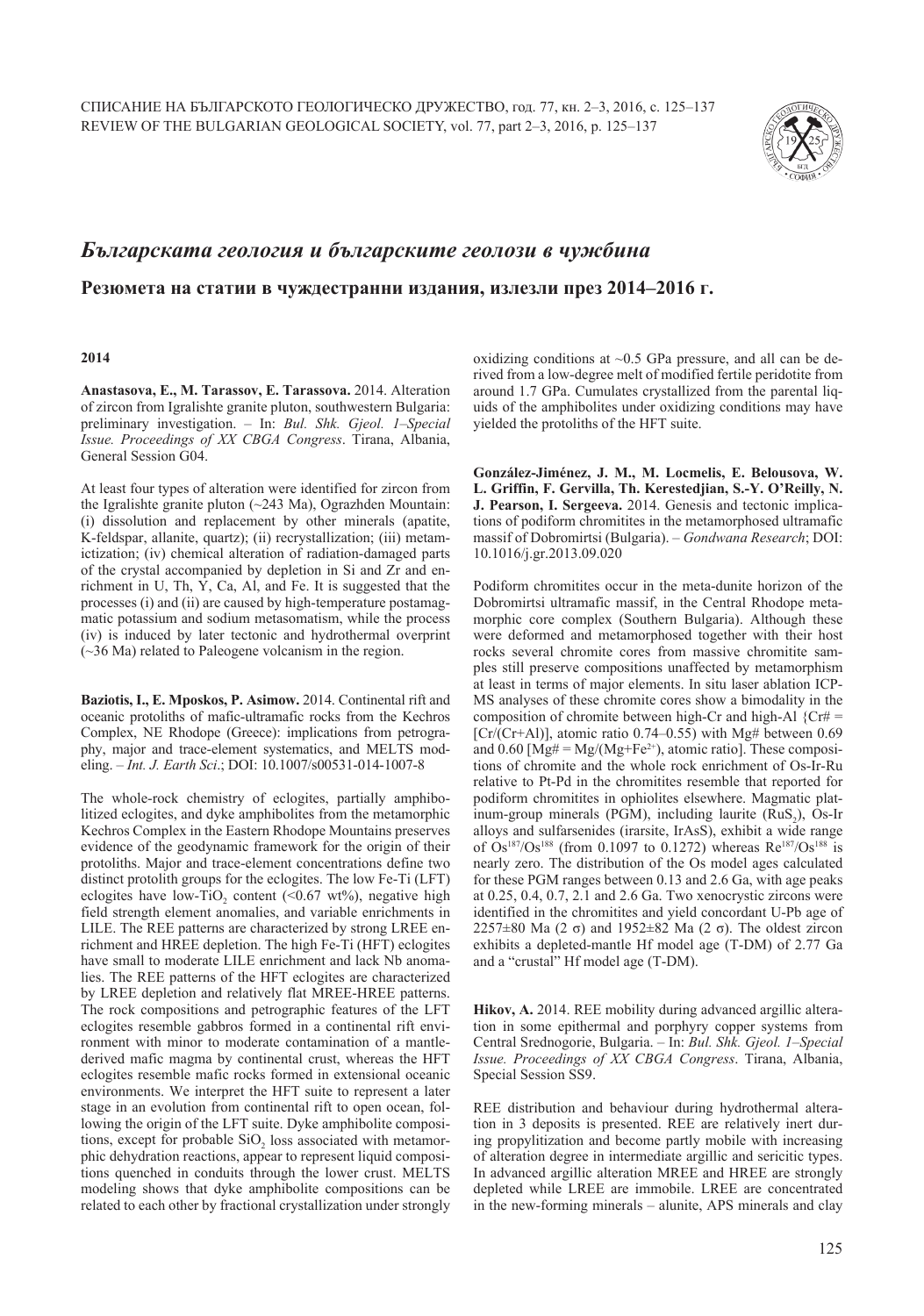minerals. The mobility of REE is controlled mainly by pH, the concentration of complexing ions  $(SO_4^2, Cl^-, F^-)$  in the hydrothermal fluids and the presence of appropriate minerals which host them in their structures.

**Metodiev, L., E. Koleva-Rekalova, D. Ivanova, D. Dochev, S. Velev, I. Dimitrov.** 2014. Middle Jurassic fossil and depositional record from the area of the Zimevitsa Plateau (West Balkan Mountains), West Bulgaria. – In: *Bul. Shk. Gjeol. 1–Special Issue. Proceedings of XX CBGA Congress*. Tirana, Albania, General Session G02, 65–68; DOI: 10.13140/2.1.1245.4083

The Zimevitsa Plateau is the highest elevated area of the Ponor Planina Mt., westwards the Iskar River Gorge (West Balkan Mts., West Bulgaria). It is a prominent outlier that is composed of thick Jurassic–Lower Cretaceous rocks. It comprises several prominent Late Alpine disharmonic folds with NW-SE structural arrangement (Moskovski, 2001), which are developed on Bathonian–Berriasian hemipelagic and pelagic rocks, following upon less deformed Aalenian–Bajocian offshore argillaceous sediments, and virtually unfolded shallow-marine terrigenouscarbonate Lower Jurassic rocks. In terms of its regional stratigraphy, the Middle Jurassic strata from this area are well-defined (e. g. Sapunov, Tchoumatchenco, 1995) and subdivided into four lithostratigraphic units, in ascending order: the Ozirovo, Etropole, Bov and Yavorets Formations. However, several recently revealed Middle Jurassic localities provided new biostratigraphic and lithological data. The account that follows is an extension of the Middle Jurassic stratigraphic scheme for this region, as giving details that has been unknown elsewhere in the West Balkan Mts. It includes the Aalenian to Lower Callovian fossil range data (mainly ammonites, belemnites and foraminifera), and allied sedimentary record, which have been obtained from the best exposed stratigraphic sections from the area of the Zimevitsa Plateau.

**Petrova, S., D. Ivanova, N. Nikolov, E. Koleva-Rekalova, I. Lakova.** 2014. Microfossil record and facies transitions of Oxfordian to Berriasian carbonates in the Western Srednogorie, Bulgaria. – In: *Bul. Shk. Gjeol. 1–Special Issue. Proceedings of XX CBGA Congress*. Tirana, Albania, General Session G02, 79–80.

The study area attracted the present authors' interest for the following reasons: complex relationships and fast facies transitions between Upper Jurassic and Berriasian carbonates of 3 distinct depositional settings (carbonate platform, pelagic basin and flysch trough); scarcity so far of abundant paleontological data on strata, except the Kimmeridgian; new results from the recent 1:50 000 geological mapping. This work presents the description of 5, Oxfordian to Berriasian carbonate sections, in the Western Srednogorie; the calpionellid, foraminiferal and calcareous dinocyst distribution and precise dating and facies transitions. Subject of this study are the Yavoters, Gintsi, Glozhene, Slivnitsa, Salash-Cherni Osam, and Cherni Osam Formations, their vertical and lateral passing, age determination, carbonate microfacies and evolution of the depositional environment.

**Proyer, A., I. Baziotis, E. Mposkos.** 2014. Ti- and Zr-minerals in calcite-dolomite marbles from the ultrahigh-pressure Kimi Complex, Rhodope Mountains, Greece: Implications for the P-T evolution based on reaction textures, petrogenetic grids, and geothermobarometry. – *Am. Mineral.*, *99*, 1429–1448; DOI: 10.2138/am.2014.4710

Rutile, titanite, and zircon formed as relatively coarse-grained accessory minerals in several samples of high-grade calcitedolomite marble with an early ultrahigh-pressure history. These minerals decomposed to a texturally complex set of secondary minerals during subsequent stages of retrograde metamorphism. The reactions involve several generations of geikielite-ilmenite as well as zirconolite [(Ca,Th,U)Zr(Ti,Fe,Nb,Ta)(2)O-7], kassite/cafetite  $[CaTi, O_4(OH)(2)/CaTi, O_5$  center dot H<sub>2</sub>O], Tibearing humite group minerals, thorianite, and sometimes euxenite [(Ca,U,Th,REE)(Nb,Ta,Ti)(2)(O,OH)(6)]. Stable coexistence of zircon and olivine is observed and stably coexisting titanite with olivine and/or humite-group minerals is reported here for the first time outside of carbonatites, kimberlites, or lamprophyres. Petrogenetic grids constructed for Ti- and Zrbearing olivine/antigorite-saturated calcite-dolomite marbles show that geikielite is stable at highest pressures, followed by titanite and rutile, and that baddeleyite+diopside replaces zircon+calcite to higher pressures. The observed reaction textures are consistent with an earlier derived P-T path for the Kimi Complex. They corroborate a period of heating during decompression from 25 to 20 kbar and  $\sim800$  °C, where the assemblage olivine-diopside-spinel-rutile-zircon formed. This assemblage partially re-equilibrated during subsequent decompression and cooling, thus forming the observed reaction textures. Even though no memory of the UHP path is preserved in the accessory minerals, their reaction relationships turn out to be potentially very useful for geothermobarometry over a large range of metamorphic conditions

**Rozalen, M., M. E. Ramos, F. Gervilla, Th. Kerestedjian, F. J. Huertas**. 2014. Dissolution study of tremolite and anthophyllite: pH effect on the reaction kinetics. – *Applied Geochemistry*, *49*, 46–56; DOI: 10.1016/j.apgeochem.2014.06.009

The effect of pH on the kinetics of tremolite and anthophyllite dissolution was investigated at 25 °C in batch reactors over the pH range of 1 to 13.5, in inorganic buffered solutions. Dissolution rates were obtained based on the release of Si and Mg. Results obtained in this study show different behaviors for both minerals. For tremolite, dissolution rates show a noticeable dependence on pH between 1 and 8, decreasing as pH increases and reaching a minimum around neutral conditions. At basic pH this dependence becomes even stronger, but dissolution takes place together with collateral effects of saturation and carbonation. A preferential release of Ca and Mg is observed in acid media, lowering the Mg/Si ratio to the extent that Mg solubility decreases with pH. For anthophyllite, dissolution rates also show a strong dependence on pH, between 1 and 9.5. At the same pH, anthophyllite dissolves up to 8 times faster than tremolite. For pH >9.5 this dependence is smooth, and it is probably associated with effects of saturation and carbonation. Dissolution is also non-stoichiometric with a faster release of Mg with respect to Si in acid media. SEM observations show differences in the breakage mechanism of the fibers. The antophyllite particle breakage during dissolution consists of the splitting of bundle fibers parallel to the fiber longitudinal direction. However, for tremolite, other than fiber splitting, particles shorten induced by coalescence of etch pits developed perpendicular to c axe.

**Stefanova, E., T. Driesner, C. Heinrich, P. Petrov, Z. Vasilev.** 2014. Melt and fluid inclusions in hydrothermal veins: The magmatic to hydrothermal evolution of the Elatsite porphyry Cu-Au deposit, Bulgaria. – *Econ. Geol.*, *109*, 1359– 1381.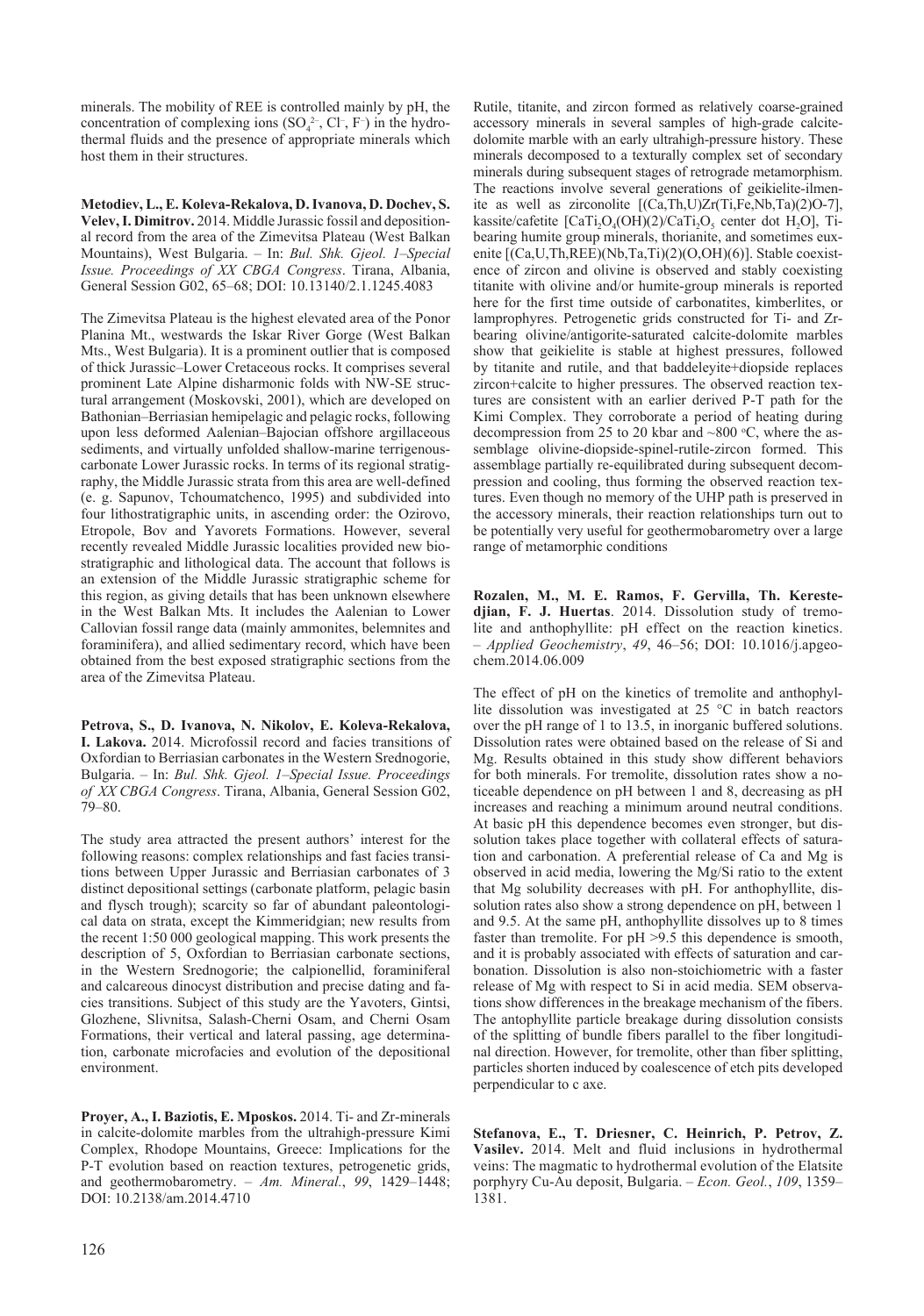The magmatic to hydrothermal transition in the Upper Cretaceous Elatsite porphyry Cu-Au-(Mo-platinum group element) deposit has been studied in a suite of samples with clear timing relations between porphyry dikes, magmatic-hydrothermal veins, silicate melt inclusions in quartz veins, fluid inclusion generations, and ore minerals. Ore mineralization occurs late, at temperatures  $\sim$ 200 to 300 °C below those of the early, multistage interplay between magmatic and hydrothermal processes at near-magmatic temperature-pressure conditions.

Crosscutting relations and petrography indicate that shortly after the intrusion of the earliest, monzodioritic dikes, fluids precipitated a first generation of granular quartz veins accompanied by potassic alteration. The second vein generation with crystalline quartz textures and K-feldspar alteration halos formed at the same time as the second, granodioritic pulse of porphyry intrusions. Cathodoluminescence imaging of quartz growth textures reveals that the earliest fluid inclusions in the crystalline quartz veins are of intermediate density and ~8 wt% NaCl equiv salinity, probably trapped at near-lithostatic pressures of ~1200 to 1300 bars at near-magmatic temperatures ( $\leq$ 730 °C), and implies a depth of ~4 to 5 km. Depressurization led to phase separation, indicated by a first generation of coexisting brine and vapor inclusions trapped at temperatures of ≥640 °C and suprahydrostatic pressures of ≥920 bars. A second quartz generation in crystalline quartz veins precipitated during progressive depressurization and hosts assemblages of coexisting brine, vapor, and silicate melt inclusions, trapped at temperatures in excess of 600 °C and suprahydrostatic pressures of 630 to 880 bars. Some open-spaced quartz veins were filled with aplite during this stage. Field relations and geochemical evidence suggest that the aplites as well as the silicate melt inclusions in hydrothermal quartz veins represent volumetrically minor residual melts that evolved directly from granodiorite porphyries at the level of deposit formation, and do not represent aliquots of metal-supplying magma at depth. Fluid inclusions coexisting with the silicate melt inclusions are metal rich, but these fluids predate sulfide precipitation and are, therefore, not the dominant fluids responsible for the Cu-Au mineralization at Elatsite. Melt-fluid-metal separation processes recorded in these co-trapped silicate melt and fluid inclusions in vein quartz are small-scale, local phenomena and do not appear to be suited for understanding and quantifying metal segregation in the deeper source.

Microthermometry data of fluid inclusions, trapped during the later stages of the formation of the second quartz generation, show further depressurization to  $\sim$ 260 to 325 bars and cooling to ~460 °C, representing a hot hydrostatic regime. Bornite, chalcopyrite, and magnetite seem to be slightly later precipitated at temperatures ≤460 °C in separate veins or opened spaces of preexisting veins. Dissolution textures of the second quartz generation indicate a subsequent local redissolution of vein quartz, most likely as a result of passing through a window of retrograde quartz solubility upon further cooling below 460 °C. The next, economically most important chalcopyrite-pyrite stage is largely devoid of quartz precipitation and is mostly expressed as "paint veins". Due to the lack of fluid inclusions, the temperature-pressure conditions of formation of these veins could not be constrained. The waning phase of hydrothermal activity is represented by a quartzcarbonate-zeolite stage, formed at low temperature  $(-145 \text{ °C})$ , as indicated by microthermometry of fluid inclusions trapped in quartz from this stage.

Laser ablation-inductively coupled plasma-mass spectrometry analyses of fluid inclusions show very high Cu contents in early intermediate-density fluid inclusions and in the first vapor inclusion generation, followed by a drastic decrease in the second generation of vapor inclusions. The decrease correlates with the appearance of anhydrite inclusions in the second quartz generation and may indicate that a lack of sulfur in these later vapor inclusions led to Cu partitioning into the

brine. Alternatively, it is also possible that, unlike early vapor inclusions, the later vapor inclusions were not susceptible to postentrapment copper enrichment, in accordance with recent experiments. A progressive Cu enrichment in the brine phase correlates well with depressurization prior to mineralization. Mass balance considerations based on analyzed fluid components and fluid phase relations indicate that brine was volumetrically minor and therefore likely stagnant, but this may have prepared ore precipitation by accumulating Cu stripped from ascending vapor.

**Tarassova, E., M. Tarassov, D. Gergova, E. Tacheva.**  2014. Phase and chemical composition of ancient Thracian pigments from Bulgaria: the cases from tumulus no. 21, eastern necropolis of Sboryanovo National Reserve and from Shushmanets tomb-temple. – In: *Bul. Shk. Gjeol. 1–Special Issue. Proceedings of XX CBGA Congress*. Tirana, Albania, Special section SS2.

Pigments from two Thracian tombs from different geographic and historical regions of Bulgaria – from the Royal Necropolis of the Getae in Northeast Bulgaria (Sboryanovo National Reserve, tumulus no. 21) and from the necropolis of the Odrysian Kingdom in the Kazanlak valley (Shushmanets tomb), are studied and compared. It is found that, besides similarities in the used materials like hematite as red pigment and lime as binding material, the two tombs show some differences. In the Sboryanovo (tumulus no. 21), the blue pigmentation results from mixing of lime and fine grained dark-coloured minerals as rutile, ilmenite, magnetite, chrome-spinel, jacobsite, pyrite, cerussite and manganeseoxides. In the Shushmanets tomb, the blue colour is achieved via mixing of lime material and ground charcoal. All pigments in the Sboryanovo tomb no. 21 are used as paint applied in a thin layer, while in the Shushmanets tomb, the pigments are used mainly for colouring the initial mortars.

**Vassileva, R. D., R. Atanassova, K. Kouzmanov.** 2014. Tennantite-tetrahedrite series from the Madan Pb-Zn deposits, Central Rhodopes, Bulgaria. – *Mineral. and Petrol.*, *108* (4), 515–531; DOI 10.1007/s00710-013-0316-0

Minerals from the tennantite-tetrahedrite series (fahlores) are found as single euhedral crystals and crustiform aggregates in hydrothermal veins of the Gradishte and Petrovitsa Pb-Zn deposits of the Madan ore field, Southern Bulgaria. Unusually large compositional variations and fine oscillatory crystal zoning were investigated with electron microprobe analysis. The Gradishte samples correspond dominantly to tennantite, while Petrovitsa crystals have exclusively tetrahedrite composition. Fahlore compositions at Madan correspond to zincian varieties (1.6–1.95 apfu), with low Fe-content (<0.45 apfu). Minor Ag is characteristic only for the Petrovitsa samples, reaching a maximum of 0.30 apfu. The (Cu+Ag) content of the Petrovitsa tennantites and the Cu content of the Gradishte tetrahedrites systematically exceed 10 apfu resulting in compensation of the excess Cu in the structure by Fe3+. Textural characteristics, mineral relationships and available fluid inclusion and stable isotope data suggest that fahlores precipitated in the late stages of mineralization at Madan, at temperature interval of 300–200 °C from oxidizing fluids with mixed (magmatic-meteoric) signatures.

**Zlatkov, G., G. Tasev, V. Stefanova, K. Bogdanov, T. Serafimovski.** 2014. Composition of some major mineral phases from the Plavica epithermal gold deposit, Eastern Macedonia. – *Geologica Macedonica*, *28*, 2, 149–163.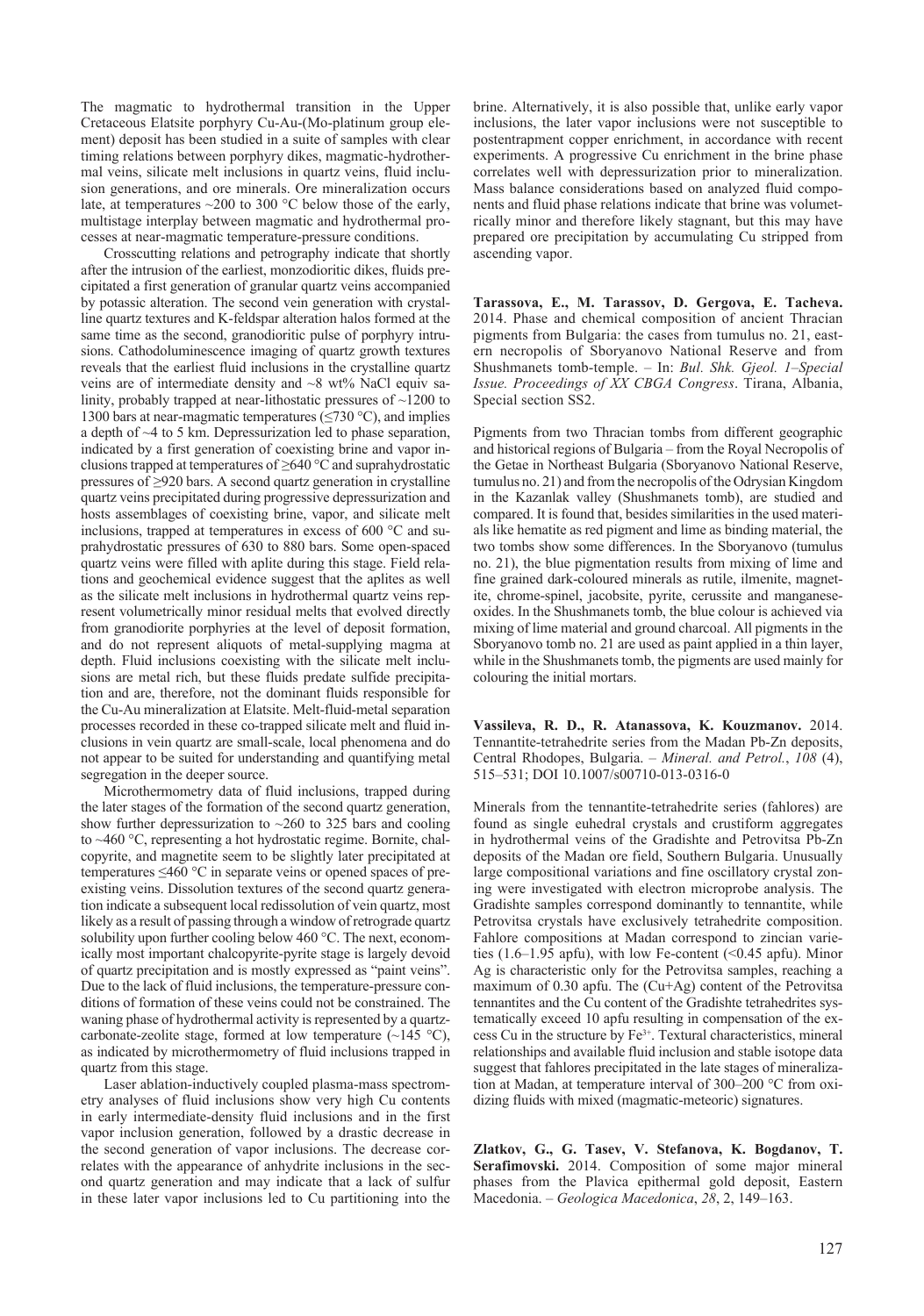High-sulphidation epithermal gold has been determined and studied in the Plavica deposit, which is an integral part of the Kratovo-Zletovo volcanic area. Epithermal gold and associated mineral phases have been determined in silicified tuff, secondary quartzite, quartz-pyrite-enargite veins and mainly disseminated within an altered, but mostly silicified volcanic setting. Beside gold within this acid-sulphate volcanic environment was determined the presence of contaminated pyrite, Zntetrahedrite, enargite, and certainly seligmanite regularly and commonly present Cu association led by chalcopyrite, followed by bornite, chalcocite, covellite, as well as slightly higher temperature associations of arsenopyrite and molybdenite. Most of these accessory sulphide mineral phases within this study were observed under state of the art polarized optical microscope, and the electron microprobe, which results are presented in detail in this paper. For illustration we want to emphasize that in pyrite were found increased concentrations of Cu and Zn and less Ag, then enargite with increased Zn concentrations (0.24–7.56%), Sb (0.46–1.33%) and Ag (0.09–0.54%), tennantite with increased Fe  $(0.21-1.55\%)$ , Zn  $(6.24-9.06\%)$ and Ag (0.08–0.87%), while within the molybdenite elevated concentrations were detected for S and Fe.

### **2015**

**Burchfiel, B. C., R. Nakov.** 2015. The multiply deformed foreland fold-thrust belt of the Balkan orogen, northern Bulgaria. – *Geosphere*, *11*(2), 463–490; DOI: 10.1130/GES01020.1

The generally east-west-trending Balkan orogen (Eastern Europe) consists of a northern belt of folded and thrusted Mesozoic and Cenozoic strata that forms the external foldthrust belt of Late Mesozoic and Early Cenozoic age, and a southern belt that consists of deformed igneous and metamorphic rocks overprinted by Cenozoic extensional basins. Unlike most foreland fold-thrust belts, wherein deformation commonly migrates toward the foreland, the fold-thrust belt within the Balkan orogen is marginal to the Moesian Platform to the north, but was deformed in at least 3 events related to 3 different dynamic systems caused by changes in plate interactions. The earliest event of Late–Early to Early–Late Cretaceous deformed strata deposited within the Moesian continental margin and within a continental rifted belt containing deep-water flysch of Late Jurassic–Early Cretaceous age, a probable eastward extension of oceanic troughs from the Southern Carpathians. The shortening was a consequence of south or southwest synthetic subduction within the Vardar zone along the southern margin of the Balkan orogen. In Late Cretaceous time a backarc and/or intraarc rift zone developed along the southern margin of the fold belt, terminating shortening. The backarc and/or intraarc basin closed in Late Cretaceous–Early Paleocene time, deforming the foldthrust belt for a second time, but antithetically to north or northeast subduction in the Vardar zone. North- and northwestvergent subduction within the Vardar zone caused magmatism, metamorphism, and deformation within the Rhodope area of Southern Bulgaria south of the foreland thrust belt. In Paleogene time the southern part of the Balkan orogen became extensional with development of extensional basins and abundant magmatism due to trench rollback. The time of the final foreland fold-thrust belt deformation was late Eocene extending into Oligocene or Early Miocene, contemporaneous with the extension to the south. The deformation within the fold-thrust belt was caused by a transfer of transpressional right shear within North Bulgaria and the Southern Carpathians as crustal units were translated northward west of the Moesian foreland crust and moved northeast and eastward into the Eastern Carpathian west-dipping subduction zone. During the third event of deformation crustal units were molded around the Moesian foreland crust. The shortening ceased by Early Miocene time and the right shear west of Moesian foreland crust was manifested by discrete right-slip faults to the present. During this third event Southern Bulgaria was in an extensional regime that dominated the south- to southwest-vergent Hellenide orogen throughout the Cenozoic, thus dividing the Balkan orogen into two different deformational regions.

**Colás, V., J. M. González-Jiménez, I. Fanlo, W. L. Griffin, F. Gervilla, S.-Y. O'Reilly, N. J. Pearson, Th. Kerestedjian.** 2015. Thermodynamic modelling of the mobility of minor and trace elements in metamorphosed chromites. – In: *Goldschmidt 2015*, Prague.

Chromites in high-Al and high-Cr chromitites from the ultramafic massifs of Golyamo Kamenyane and Jakovitsa (Bulgaria) preserve 4 types of microstructures: i) partly-altered chromite, with primary cores surrounded by porous chromite enriched in Cr and  $Fe<sup>2+</sup>$  and depleted in Al and Mg; ii) porous chromite, with chlorite in the pores; iii) zoned chromite, with primary cores surrounded by non-porous chromite enriched in  $Fe<sup>3+</sup>$ and iv) non-porous chromite. The different patterns of zoning are the consequences of two-stage processes associated with the infiltration of different fluids. P-T-X diagrams for high-Al and high-Cr chromitites indicate that the first stage of alteration takes place by reaction of primary chromite with olivine in presence of SiO<sub>2</sub>-rich fluids, to produce chlorite and porous chromite. The highest changes in Cr# and Mg# in chromites are generated coevally with: i) significant enrichment in Zn, Co and Mn but depletion in Ga, Ni and Sc in high-Al porous chromite, and ii) diffusion of these elements between cores and porous rims (with higher Ga, Ti, Ni, Mn, and Sc, but lower V) in high-Cr partly-altered chromite. Our thermodynamic model suggest that porous chromite is stable from 700 to 450 °C, in eclogite to amphibolite facies. Calculated temperatures for the second stage using isothermal Al-Cr-Fe<sup>3+</sup> sections indicate the formation of ferrian chromite from 450 to 600 °C, overlapping with those modeled for the first stage. High-Al and high-Cr cores of zoned chromite show the same pattern of minor and trace elements (depleted in Ga, Ni and Sc and enriched in Zn and Co) due to their diffusion through the non-porous chromite (with high Zn, Co, Mn,  $Fe<sub>tot</sub>$  and, more in Ti, Ni and Sc, but low Ga) grains and rims of zoned chromite. Thus, the alteration of chromite is a consequence of the evolution of fluids from reducing SiO<sub>2</sub>-rich to more oxidizing, obliterating the geochemical fingerprint of the magmatic chromite.

**Colás, V., J. M. González-Jiménez, W. L. Griffin, I. Fanlo, F. Gervilla, S.-Y. O'Reilly, N. J. Pearson, Th. Kerestedjian, J. A. Proenza.** 2015. Fingerprints of metamorphism in chromite: New insights from minor and trace elements. – *Chemical Geology*, *389*, 137–152; DOI: 10.1016/j. chemgeo.2014.10.001

A suite of minor and trace elements (Ga, Ti, Ni, Zn, Co, Mn, V, Sc) in chromite grains from ophiolitic chromitites subjected to high-pressure metamorphism defines a metamorphic signature. A two-stage process associated with the infiltration of fluids during retrograde metamorphism from eclogite- to amphibolite-facies has produced 4 types of chromites: (1) porous chromite strongly enriched in Cr and Fe2+ but depleted in Al and Mg, with abundant chlorite filling the pores; (2) non-porous chromite strongly enriched in Fe<sup>3+</sup> (i.e., ferrian chromite); (3) partly altered chromite with primary cores surrounded by chlorite-bearing porous chromite; and (4) zoned chromite made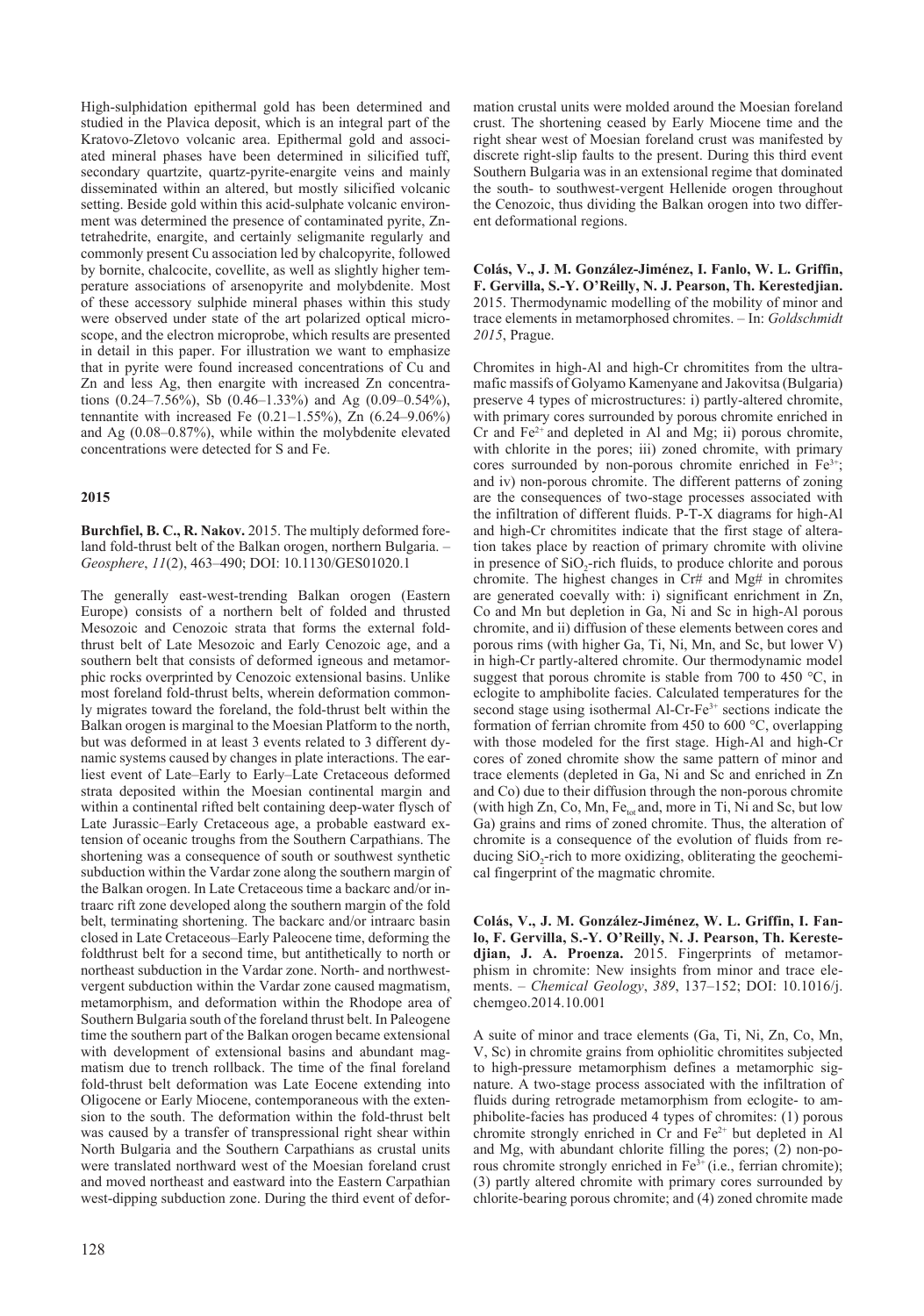up of primary cores surrounded by non-porous rims of ferrian chromite.

**Dinarès-Turell, J., K. Stoykova, V. Pujalte, M. I. Ivanov, J. Elorza.** 2015. Integrated Upper Maastrichtian stratigraphic record: correlation of Basque and Bulgarian sections and implications for global sea-level trends. – In: *Workshop*  of IGCP 609: Climate-environmental Deteriorations dur*ing greenhouse phases and EARTHTIME-EU Sequence. Stratigraphy Workshop: Eustasy and sequence stratigraphy in the Cretaceous Greenhousere*. Bucharest, Romania; DOI: 10.13140/2.1.2923.9688

We present an integrated cyclo-magnetostratigraphy, nannofossil biostratigraphy, sequence stratigraphy and quantitative calcareous nannofossil study for the Upper Maastrichtian interval of two distant hemipelagic sections: Sopelana, Basque Basin and Bjala, Bulgaria. Both sections display similar rhythmic sedimentary successions imprinted by astronomical climate forcing (Milankovich cyclicity). The cyclo-magnetostratigraphy framework has been developed from the K/Pg (Cretaceous/ Paleogene) boundary, within Chron C29r, down to the Lower/ Upper Maastrichtian boundary, C31n-C31r. It encompasses a total of ~60 m in Sopelana and ~45 m in Bjala. We integrate in the cyclostratigraphic framework the previously defined 3rd order depositional sequences in the studied sections (Pujalte et al., 1995; Stoykova, Ivanov, 2002; Baceta et al., 2004). This allow us to estimate the duration of the sequence stratigraphic units UMa-2, UMa-1 and Ma-Da, which appear to be strongly paced by the long-term 1.2 My obliquity amplitude modulating cycle (Dinarès-Turell et al., 2013). Finally, we have undertaken a quantitative nannofossil study to check additionally the sequence stratigraphic units UMa-2, UMa-1 and Ma-Da. It has been demonstrated by previous authors, that peaks in microand nannofossil abundance can be used to locate intervals of condensed sedimentation which, when integrated litholog and lithofacies data, enable recognition and dating of maximum flooding surfaces. Conversely, abundance minima and changes in microplankton assemblage character have been associated with sequence boundaries. In this way, a stratigraphic framework has been established which aims to provide a nannofossil signature for each depositional sequence. This has been calibrated using low-latitude UC"TP" scheme of Burnett (1998), integrated with the Cretaceous Eustatic Cycle Chart of Haq (2014).

**Dinarès-Turell, J., K. Stoykova, I. O. Yilmaz.** 2015. Geochronological accuracy around the Cretaceous–Paleogene boundary interval: Insights and challenges to the age of Chron C29r and intervening events. – In: *26th IUGG General Assembly Conference*. IUGG-3042; DOI: 10.13140/ RG.2.1.2877.4883

The need for precise and accurate time constraints in Earth sciences is pivotal to successfully unravel geological mechanisms and rates of processes. Timescale accuracy is a prerequisite for reliable event correlation and to disentangle intricate complex climatic and biotic changes. The late Cretaceous, a time interval of major biodiversity adjustments culminating in the end-Cretaceous mass extinction, has been the subject of intense debates regarding not only its causes but also the timing. The Cretaceous–Paleogene (K–Pg) boundary occurs within Chron C29r. Its numerical age and the relative position within C29r has changed significantly over different instances of the GPTS. The radiometric absolute age of the K–Pg boundary has now been established at 66.043±0.043 Ma by

high-precision <sup>40</sup>Ar/<sup>39</sup>Ar dating on tektites and bentonites associated with the boundary. The age close to 66 Ma is compatible with astronomical tuned chronologies derived from integrated magneto/chemo/biostratigraphic studies from marine sequences that have provided complete orbital chronologies for the Maastrichtian and Paleocene at eccentricity resolution  $(\sim 100-400 \text{ ky})$ . These studies also place the K–Pg halfway C29r with a calibrated Chron duration of  $\sim$ 710 ky. However, a recent chronostratigraphic study of the terrestrial K–Pg transition in the Hell Creek region (Montana) including  $^{40}Ar^{39}Ar$ dating of 15 tephra layers challenge the duration of C29r to as brief as  $\sim$ 345 ky. Here, the chronological framework of C29r is reappraised and studied at orbital precession resolution (~21 ky) using an array of deep sea records and new data from pelagic strata from the Bjala section (Bulgaria) and the Mudurnu–Goynuk basin (NW Turkey).

**Jefferson, I., Ch. Rogers, D. Evstatiev, D. Karastanev.** 2015. Improvement of collapsible loess in Eastern Europe (Chapter 7). – In: *Ground Improvement Case Histories. Compaction, Grouting and Geosynthetics*. Elsevier, 215–261.

Collapse phenomenon of loess, typically under a combination of wetting under load, causes many challenges to engineers working in loess regions across the world. The collapsibility is highly variable due to the complex nature of loess formations. Thus a detailed knowledge of geomorphogical and geological peculiarities are a vital part of any investigation of loess terrains. This coupled with a detailed measurement of collapse, preferably in situ, is required if the best mitigation techniques in the treatment of loess soils are to be applied effectively. The effectiveness of these depends on numerous factors including the timing of mitigation, source of loading, source of wetting, and cost. Thus to be effective, treatment should carefully integrate each of these elements in the overall process of loess improvement. The main objective of this chapter is to present the state of the knowledge associated with the improvement of collapsible loess soils, drawing on the considerable experience from Eastern Europe, and in particular Bulgaria. This is achieved by description of the features of Bulgarian loess, main principles and methods of collapsible loess treatment. Examples from Bulgaria show how 3 main techniques, developed to deal with the collapsible loess, can be effective in the treatment of such soils. These approaches have successfully provided a cost effective and durable foundation soils in each case. This has been true even when operating under harsh environments over several decades. The approaches adopted in Bulgaria and across Eastern Europe have provided a useful insight into techniques that could be used in the future to treat loess from across the world.

**Kounov, A., E. Wüthrich, D. Seward, J.-P. Burg, D. Stockli.**  2015. Low-temperature constraints on the Cenozoic thermal evolution of the Southern Rhodope Core Complex (Northern Greece). *– Intern. J. Earth Sci*., *104*, 1337–1352.

The South Rhodope Core Complex (SRCC) of Northern Greece is probably the most studied metamorphic core complex of the Rhodope Massif, and yet its geological evolution has not yet been fully unravelled, especially the later stages of its thermotectonic evolution. We applied the fission-track method on apatite and zircon and the  $[\hat{U}$ -Th-(Sm)]/He method on apatite in order to reconstruct the low-temperature thermal history. The main detachments responsible for the unroofing of the core complex are the Kerdilion and the Strymon Valley detachments. The Kerdilion detachment initiated the exhumation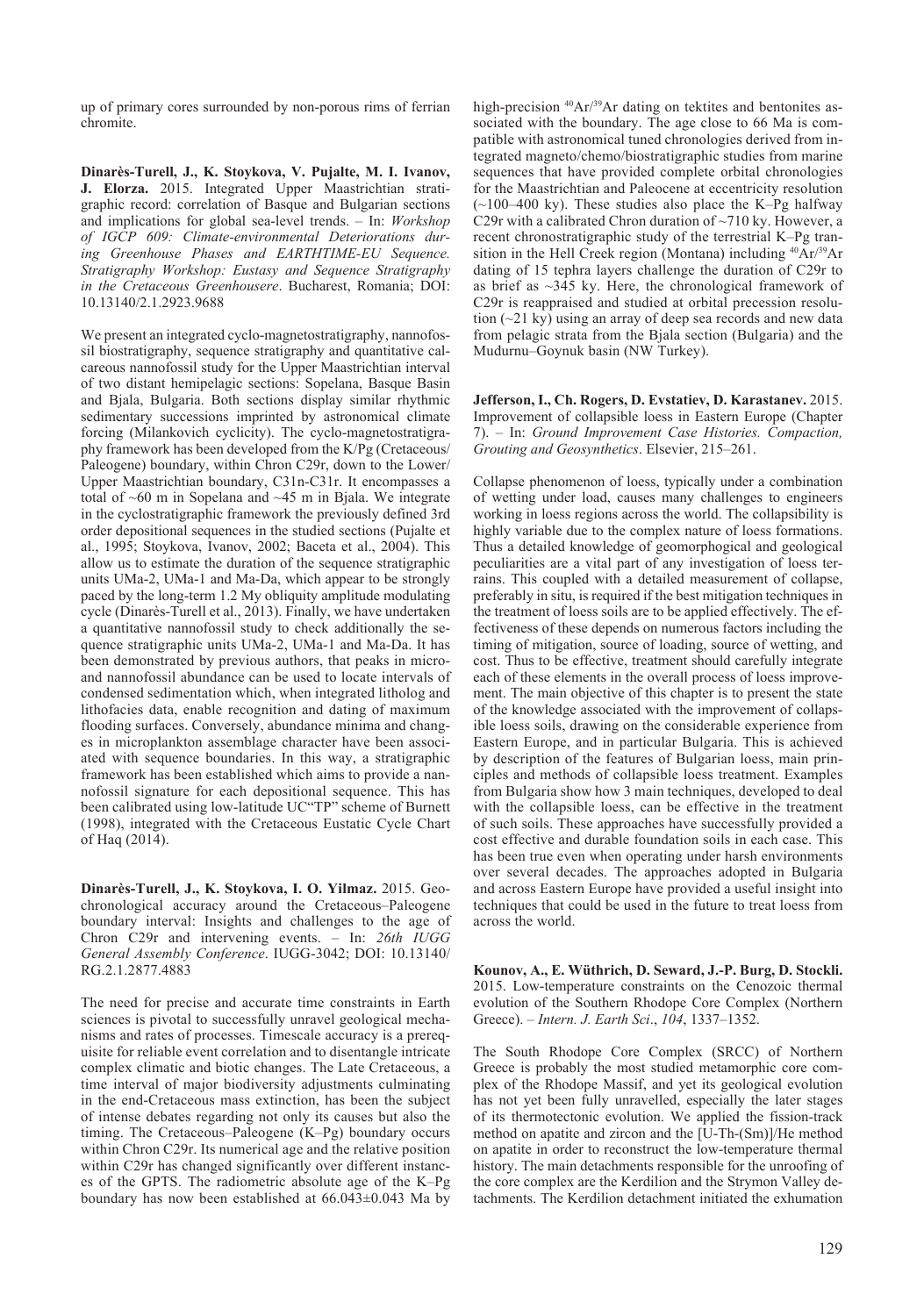of the SRCC at the latest at 42 Ma and controlled it until about 24 Ma. Between 24 and 12 Ma, the Strymon Valley detachment accommodated the exhumation. Since 12 Ma brittle normal faults, some of them cutting the Strymon Valley detachment were responsible for the final cooling of the basement rocks in the studied area and the formation of syn-tectonic sedimentary basins. Activity along these brittle normal faults lasted until 6 Ma or probably even until today, as indicated by recent seismic activity in the area.

**Sachanski, V., H. Kozlu, M. C. Göncüoğlu.** 2015. Thuringian affinity of the Silurian–Lower Devonian succession from the Eastern Taurus, Turkey. – *Turkish J. Earth Sci.*, *24*, 303–324.

The Silurian–Lower Devonian succession in the Değirmentaş-Halevikdere section (E. Taurides) shows considerable lithostratigraphic similarities to the three-partite subdivision, initially documented in the same stratigraphic interval in Saxo-Thuringia and later in other peri-Gondwanan terrains. The Llandovery–Wenlockian part of the studied section  $(-40 \text{ m})$ is characterized by black graptolitic shales. The Landoverian part is dominated by radiolarian ribbon cherts  $(\sim 20 \text{ m})$ . The Rhuddanian Akidograptus ascensus, Parakidograptus acuminatus, and Cystograptus vesiculosus biozones have been recognized in its lower part, while in the upper part of the succession, the lowermost Telychian Rastrites linnaei Biozone has been documented. The Telychian Spirograptus turriculatus and Streptograptus crispus biozones, as well as the Sheinwoodian Cyrtograptus rigidus/Monograptus belophorus Biozone, have been identified within this succession. Graptolites of the Homerian (Colonograptus deubeli + Col. praedeubeli and Col. ludensis biozones) are only found in the Pekmezköy and Gürleşen areas, in the black shales, immediately before the first ocher-colored limestone, which is characteristic for the Ockerkalk Formation in the Thuringian facies. The dominantly ocher-colored shale-limestone alternation in the Değirmentaş-Halevikdere section is ~50 m in thickness. The lower Ludlowian part is enriched by nautiloids, while in the Pridolian part crinoids are abundant. It is covered by 60-m-thick black shales and siltstones, corresponding to the Upper Graptolite Shale Formation in the Thuringian. The Silurian–Devonian boundary is located in the lower part of this unit on the basis of lobolith findings. The depositional model proposed here accounts for the migration of the considered peri-Gondwana terrains from high to low paleogeographic latitudes that has triggered changes not only in the ocean water thermohaline circulation but also in the wind-driven downwelling or upwelling systems. These changes are responsible for the progressive transition from an oxic regime to an anoxic one in the deep oceanic depositional environments (outer continental shelf, slope, and ocean basin settings) and the deposition of light and dark sediments there.

**Satsukawa, T., S. Piazolo, J. M. González-Jiménez, V. Colás, W. L. Griffin, S.-Y. O'Reilly, F. Gervilla, I. Fanlo, Th. N. Kerestedjian.** 2015. Fluid-present deformation aids chemical modification of chromite: Insights from chromites from Golyamo Kamenyane, SE Bulgaria. – *Lithos*, *228–229*, 78–89; DOI: 10.1016/j.lithos.2015.04.020

Chemical signatures of chromitites are commonly used to track the evolution of Earth's mantle. However, chemical modification during deformation may have important implications for the interpretation of chromites' signatures. Here, we describe the details of how deformation promotes chemical modification in chromite. Physicochemical characteristics of the chromites were quantified by measuring crystallographic orientation relationships using Electron Back-Scattered Diffraction (EBSD) and electron microprobe analysis (EMP). Chromites show porphyroclastic textures with coarse-grained porphyroclasts  $(ca 0.2 \sim 5$  mm) and fine-grained neoblasts  $(< 200$  um). Coarsegrained chromites are chemically zoned in terms of major elements from core to rim, preserving this initial igneous feature in the cores, while outer rims reveal a metamorphic signature. Large chromite grains are characterized by local crystal-plastic deformation, exhibiting distinct inter-crystalline deformation including continuous crystal bending and subgrain boundaries as well as chemical modification in their outer, deformed parts. Two types of fine-grained chromite, F1 and F2, are present. While F1 exhibits a well-developed polygonal texture, straight grain boundaries and low intercrystal misorientation  $(\leq 1^{\circ})$ , F2 shows low-angle boundaries and significant intercrystalline misorientation (2~8°). Both F1 and F2 have higher  $Fe^{3+}$  and Cr and lower Mg# values than the cores of large grains. We interpret F1 and F2 to represent chromite recrystallized by heterogeneous nucleation and subgrain rotation recrystallization, respectively. Crystallographic preferred orientation (CPO) and misorientation data on the well-developed low-angle (subgrain) boundaries in coarse grains and F2 grains indicate that deformation in chromite was accommodated mainly by dislocation creep with the dominant activation of the {111}<100>slip system. The retrograde P-T exhumation path predicted by thermodynamic and chemical modeling suggests that these finegrained chromites were produced when the initial chromitites reacted with oxidizing fluids during retrograde metamorphism  $(\sim 1.0 \text{ GPa}$  and 500–700 °C). Our results show that deformation in the dislocation-creep regime in a chemically open system has induced chemical modification and homogenization within chromite aggregates as well as strain localization. This close physicochemical link offers new avenues of interpreting the chemical signatures of chromites, utilizing their microstructurally controlled variation or lack thereof.

**Tchoumatchenco, P.** 2015. Bulgaria. – In: *INHIGEO Annual Record No 47 (Covering Activity Generally in 2014).* Online publication.

Отчита се, че геоложкият живот в България през 2014 г. е посветен на 160-та годишнина от рождението на първия български геолог Георги Златарски. В негова чест са се състояли няколко събития. Първото е откриване в Университетската библиотека на изложба на неговите публикации и ръкописи от декана на ГГФ проф. М. Иванов. Той проследи живота на юбиляра и изтъкна приносите му в българската геология. с мило и непринудено изказване правнучката на проф. Г. Златарски Светла Златарска благодари на организаторите. Второто събитие бе експонирането на материалите от тази изложба в НМ "Земята и хората". Тук доклад за живота на проф. Г. Златарски прочете доц. Ф. Мачев. За това мероприятие пристигна от САЩ внукът на проф. Г. Златарски д-р Васил Златарски. На паметта на проф. Г. Златарски бе посветена и редовната научна сесия с международно участие "Геонауки 2014" на Българското геологическо дружество. Тази сесия бе посветена и на 110-та годишнина от рождението на голямия български геолог от руски произход Андрей Янишевски (1904–1949). Дава се и информация, че Руският академически съюз в България е издал книгата "Геолозите от руски произход в света" под редакцията и съставителството на П. Чумаченко и Олга Дитл. Материалите за нея са събрани от голям международен колектив, а книгата е посветена на проф. М. Дюранд-Делга. В материала се съобщава и за кончината на голямия български литолог проф. дгн Иван К. Начев (1927–2014).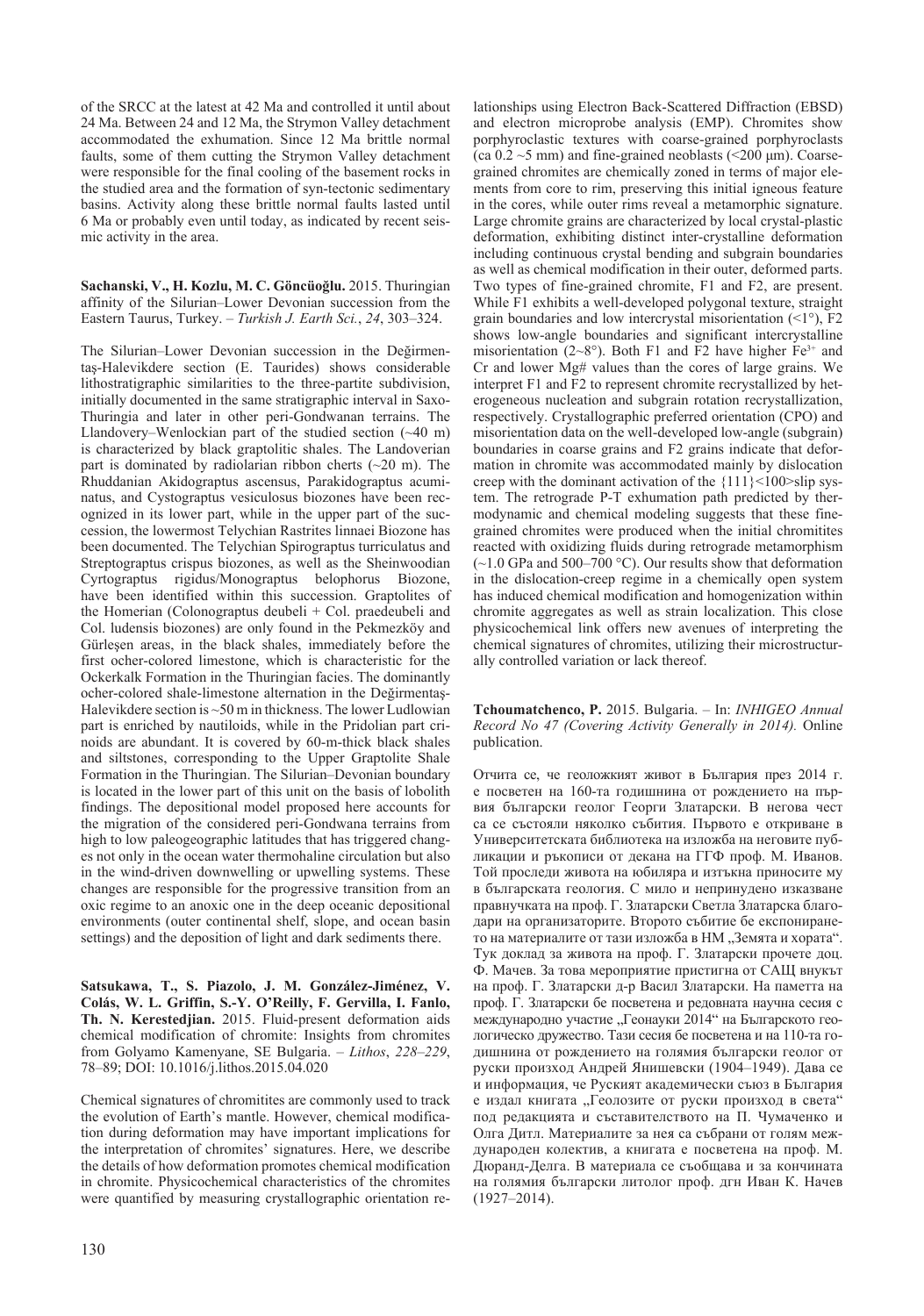**Tchoumatchenco, P., M. Wiazemsky.** 2015. Geologists of Russian origin in the USA. – *Ann. Geol. Peninsule Balkanique*, *76*, 115–150.

Many ethnic Russian geologists lived and worked in the Unites States of America. We describe in this paper the life and career of geologists, (i. e. all Earth scientists – geologists, mineralogists, tectonicians, geophysicists, geochemists, paleontologists, mining and drilling engineers, hydrogeologists, cosmos- geologists, etc.), regardless of their original nationality (Russians, Ukrainians, Tatars, Germans, etc.) who were born in the Russian Empire, the Soviet Union or the Russian Federation, as well as descendants of Russian emigres who had the call of geology and worked in this part of the world, without necessarily settling there. We subdivide the history of the Russian emigration into three periods: a) first generation emigrants, before the October 1917 Revolution, or their descendants (6 persons); b) second wave of emigration after the Revolution (white emigration) and their descendants (47 persons); c) a third wave, during and after WW II (1941–2013) (27 persons), totalling 80 Russian geologists in the United States of America.

**Wawrzenitz, N., A. Krohe, I. Baziotis, E. Mposkos, A. R. C. Kylander-Clark, R. L. Romer.** 2015. LASS U-Th-Pb monazite and rutile geochronology of felsic high-pressure granulites (Rhodope, N. Greece): Effects of fluid, deformation and metamorphic reactions in local subsystems. – *Lithos*; DOI:10.1016/j. lithos.2015.06.029.

The specific chemical composition of monazite in shear zones is controlled by the syndeformation dissolution-precipitation reactions of the rock-forming minerals. This relation can be used for dating deformation, even when microfabric characteristics like shape preferred orientation or intracrystalline deformation of monazite itself are missing. Monazite contemporaneously formed in and around the shear zones may have different compositions. These depend on the local chemical context rather than reflecting successive crystallization episodes of monazite. This is demonstrated in polymetamorphic, mylonitic high-pressure (HP) garnet-kyanite granulites of the Alpine Sidironero Complex (Rhodope UHP terrain, Northern Greece). The studied mylonitic rocks escaped from regional migmatization at 40–36 Ma and from subsequent shearing through cooling until 36 Ma. In-situ laser-ablation split-stream inductively-coupled plasma mass spectrometry (LASS) analyses have been carried out on monazite from micro-scale shear zones, from pre-mylonitic microlithons as well as of monazite inclusions in relictic minerals complimented by U-Pb data on rutile and Rb-Sr data of biotite. Two major metamorphic episodes, Mesozoic and Cenozoic, are constrained. Chemical compositions, isotopic characteristics and apparent ages systematically vary among monazite of four different microfabric domains (I–IV). Within 3 pre-mylonitic domains (inclusions in (I) pre-mylonitic kyanite and (II) garnet porphyroclasts, and (III) in pre-mylonitic microlithons) monazite yields ages of  $\sim$ 130– 150 Ma for HP-granulite metamorphism, in line with previous geochronological results in the area. Patchy alteration of the pre-mylonitic monazite by intra-grain dissolution-precipitation processes variably increased negative Eu anomaly and reduced the HREE contents. The apparent age of this altered monazite is reduced. Monazite in the syn-mylonitic shear bands (IV) differs in chemical composition from unaltered and altered monazite of the 3 pre-mylonitic domains by having a significantly more pronounced negative Eu anomaly, a flatter HREE pattern, and high Th content. These compositional characteristics are linked with syn-mylonitic formation of plagioclase and resorption of garnet in the shear bands under amphibolite facies conditions.

The absence of pre-mylonitic monazite in the shear zones, in contrast to the other domains, suggests complete dissolution of old and formation of new monazite. This probably results from an increased alkalinity and reactivity of the fluid that again is controlled by syn-mylonitic interaction with feldspar and apatite in the shear zones. There, the deformation was accommodated by dissolution precipitation creep at  $\sim 690 \pm 50$  °C and 6−7.5 kbar. Growth of monazite at 55±1 Ma dates this deformation, which precedes the regional migmatization of the Sidironero Complex, whereas rutile and biotite ages reflect these later stages. This new Pressure-Temperature-time constraint for a relictic deformation structure provides insight into the still missing parts of the overall metamorphic, deformation and exhumation processes of the UHP units in the Rhodope.

#### **2016**

**Benderev, A., V. Hristov, K. Bojadgieva, B. Mihailova.**  2016. Thermal waters in Bulgaria. – In: Papić, D. (Ed.). *Mineral and Thermal Waters of Southeastern Europe.* Springer Intern. Publish., Switzerland, 47–64; DOI: 10.1007/978-3-319- 25379-4\_3

The geological structure of Bulgaria is a complex mosaic of plates and orogenic structures, characterized by deep faulting and lithofacial and magmatic contrasts. Three types of reservoirs are found in the country: stratified (Northern Bulgaria), fractured, and mixed, where mineral water from a fractured reservoir is secondarily accumulated in a younger sediment reservoir (Southern Bulgaria). The water temperature of all discovered geothermal reservoirs ranges between 25 and 100 °C, while those with temperatures up to 50 °C prevail. The flow rate varies from 1 to 20 L/s in about 75% of the reservoirs. The established chemical content (TDS) is in the range from 0.1 to 1.0 g/L in Southern Bulgaria and 0.1 g/L (100–150) g/L in Northern Bulgaria. About 70% of the discovered thermal waters are slightly mineralized (<1 g/L) and suitable for drinking. Direct thermal water application has an ancient tradition in Bulgaria. Current uses include balneotherapy, space heating and air-conditioning, greenhouses, thermal water supply, ground source heat pumps (GSHP), bottling of potable water and soft drinks. The present installed thermal capacity amounts to about 83.1 MWt, excluding GSHP. An extensive review of the geological background, thermal water characteristics and existing applications is presented. Thermal waters are an integral part of Bulgaria's total water resources but due to their particular qualities, they are treated separately by legislation. Water management and legislation are briefly presented.

**Benderev, A., Z. Stevanović**, **B. Mihaylova**, **V. Živanović**, **K. Kostov**, **S. P. Milanović**, **S. B. Shanov.** 2016. Development and protection of transboundary karst and karst aquifers in West Stara Planina Mountains (Bulgaria–Serbia). – In: Stevanović, Z., N. Krešić, N. Kukurić (Eds.). *Karst without Boundaries*. IAH – Selected Papers on Hydrogeology. CRC Press, Balkema Book, 71–86; DOI: 10.1201/b21380-8

The West Stara Planina Mountains are situated on the territories of two countries – Serbia and Bulgaria. The karstification is developed mainly in 2 carbonate complexes: Triassic and Upper Jurassic while in western extension, in Vidlich Mt., karstified Cretaceous carbonate rocks are prevailing. The complicate geologic and tectonic conditions are the reason for the disclosure of carbonate rocks in long strips, oriented east-west. They formed a typical mountain karst with wide distribution of classical karstic landforms. The region is thus characterized by dolines,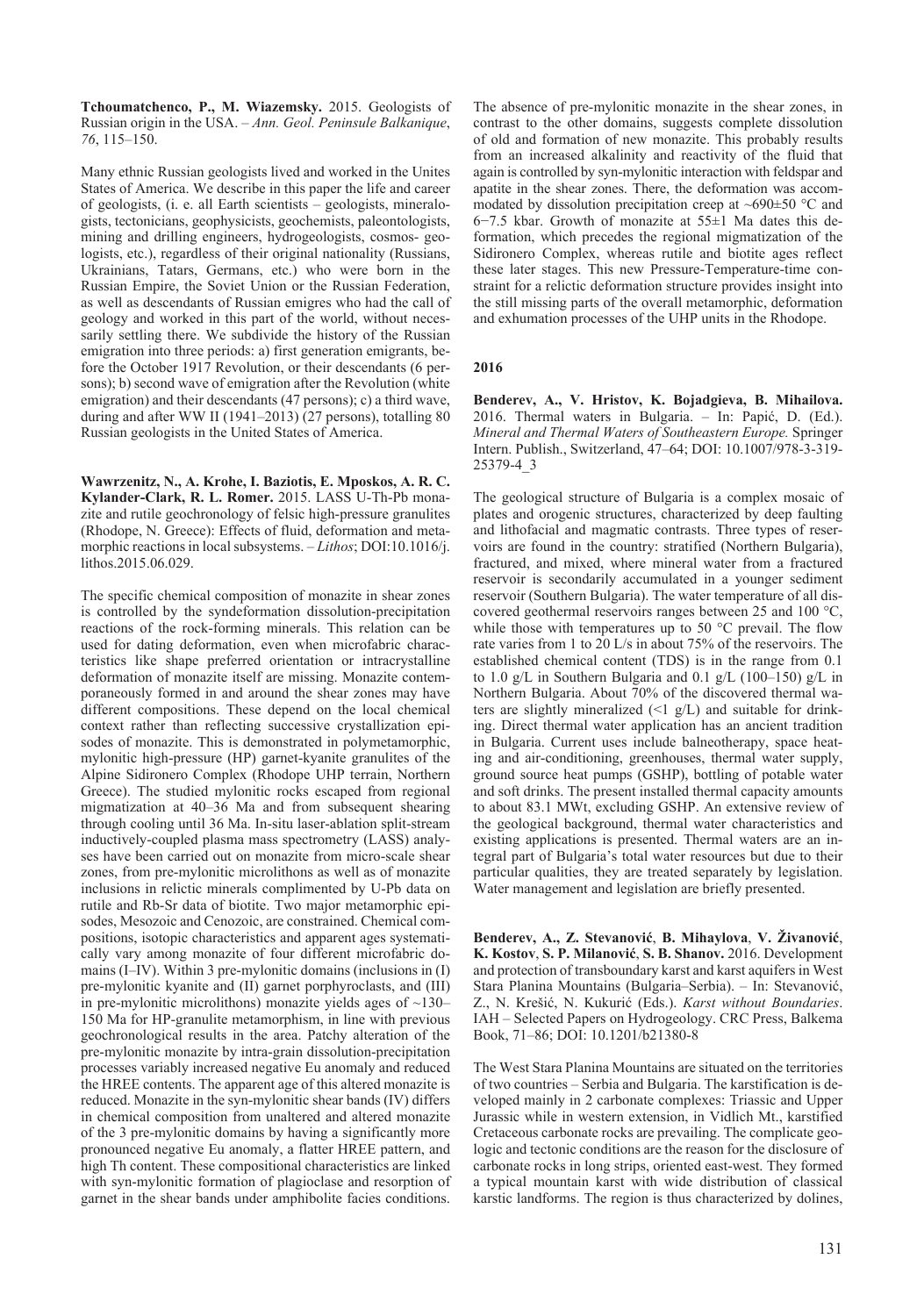poljes, and blind valleys. In the study area there are some hundreds caves in both countries, many of them well explored.

Due to the relatively low air temperatures, high rainfalls and relatively flat parts of the area with a lot of negative karst landforms, the conditions for extensive infiltration of precipitations and abundant groundwater reserves are created. The drainage is taking place over numerous large karst springs. Most of these are overflow sources while some of them drain the deeper saturated zones. Their discharge regime thus varies in very wide ranges from relatively constant to highly changeable. Some of springs are tapped and used for potable water supply as in case of Pirot, Dimitrovgrad (Serbia) or Svoge (Bulgaria).

The most of the karst springs are with relatively clear catchments areas and are not subject to transboundary discharge. Till now unclear is the water movement between the two countries in a small area near the boundary, where the direction of the sink river water is unknown. The common water balance of the border territories of Serbia and Bulgaria needs more hydrological, hydrogeological and climatic data, field survey and water tracings.

**Bonev, N., R. Spikings, P. Marchev.** 2016. Comment on Georgiev et al. "Structure and U–Pb zircon geochronology of an Alpine nappe stack telescoped by extensional detachment faulting (Kulidzhik area, Eastern Rhodopes, Bulgaria). *– Intern. J. Earth Sci.*; DOI: 10.1007/s00531-016-1376-2

**Caracciolo, L., A. Orlando, P. Marchev, S. Critelli, P. Manetti, R. Raycheva, D. Riley.** 2016. Provenance of Tertiary volcanoclastic sediment in NW Thrace (Bulgaria): Evidence from detrital amphibole and pyroxene geochemistry. – *Sediment.*  Geol., 136, 120–137; DOI:10.1016/j.sedgeo.2016.01.026

Detrital heavy mineral and bulk rock geochemistry and a review of sandstone petrographic data have been used to investigate the post-collisional effusive magmatism that followed the closure of the Vardar Ocean and the generation of volcanic sediments in a complex and compositionally variable volcanic region. Available petrographic data gives evidence of contributions from three key source areas corresponding to the three main tectonic units: the structurally lower Gneiss-Migmatite Complex (Byala Reka–Kechros and Kesebir–Kardamos domes) and the upper Variegated (Kimi) Complex, both fringed by the low-tomedium-grade Mesozoic rocks of the Circum-Rhodope Belt. Besides the deposition of siliciclastic material, volcanic contributions from both, intermediate and acid products represent an important source of sediment in the area. Despite dominant intermediate to acid volcanic products, volcanic lithic fragments in sandstones (microlithic, lathwork and brown vitric textures) indicate main inputs from intermediate and basic-intermediate products generating questions on the interpretation of volcanic detritus in reconstruction of provenance. Detrital amphibole and pyroxene chemistry is used to characterise the supply of volcanic material as well as the dispersal mechanisms and understand the role played by each of the volcanic centers present in the area in the infill of the north-western Thrace basin. Amphibole chemistry reveals high compositional heterogeneity according to both compositional variability of the numerous volcanic centres active at the time of deposition and presence of metamorphic amphibole.  ${}^4$ Al and Al<sub>T</sub> a.p.f.u. values indicate that most of the amphiboles from the NERZ are not of volcanic origin and their presence can only be attributed to the numerous amphibolite facies metamorphic rocks abundantly documented in the area. Detrital amphibole compositions from the ZKVS indicate major contributions from the Iran Tepe and Zvedzel volcanoes. Analysed detrital clinopyroxenes from the NERZ are mostly diopside-augite, with no hedenbergite or Fe-augite detected. The 4 Al/6 Al ratio is comparable with compositions of volcanic pyroxenes from the Momchilgrad–Arda (ZKVS) region and products from the pre-caldera phase of the Borovitsa.

**Collings, D., I. P. Savov, K. Maneiro, E. Baxter, J. Harvey, I. Dimitrov.** 2016. Late Cretaceous UHP metamorphism recorded in kyanite-garnet schists from the Central Rhodope Mountains, Bulgaria. *– Lithos*; DOI: 10.1016/j.lithos.2016.01.002

In this study we report the first discovery of microdiamond inclusions in kyanite-garnet schists from the Central Rhodope Mts. in Bulgaria. These inclusions occur in garnets from metapelites that are part of a meta-igneous and meta-sedimentary mélange hosted by Variscan (Hercynian) orthogneiss. Ultra-high pressure (UHP) conditions are further supported by the presence of exsolved needles of quartz and rutile in the garnet and by geothermobarometry estimates that suggest peak metamorphic temperatures of 750–800 °C and pressures in excess of 4 GPa. The discovery of UHP conditions in the Central Rhodopes of Bulgaria compliments the well-documented evidence for such conditions in the southernmost (Greek) part of the Rhodope Massif. Dating of garnets from these UHP metapelites (Chepelare Shear Zone) using Sm-Nd geochronology indicates a Late Cretaceous age (70.5–92.7 Ma) for the UHP metamorphic event. This is significantly younger than previously reported ages and suggests that the UHP conditions are associated with the Late Mesozoic subduction of the Vardar Ocean northwards beneath the Moesian platform (Europe). The present day structure of the RM is the result of a series of subduction exhumation events that span the Cenozoic, alongside subsequent post-orogenic extension and metamorphic core complex formation.

**Georgiev, G. V.** 2016. Bulgarian shale gas potential estimate. – In: *The Handbook of Environmental Chemistry*. Berlin, Springer, 1–26.

On the base of comprehensive analyses of geological structure and sedimentary basins of Bulgaria, 6 organic-enrich dark-shale-dominated intervals have been identified. Besides Silurian and Etropole shales (earlier determined), another 4 newly defined shale intervals are Lower Carboniferous, Lower Jurassic, Oligocene and Oligocene–Middle Miocene. The optimum area for each of them is outlined. The shale gas estimate is made by up-to-date methodology with consideration of the determined critical parameters. From the estimated 6 targets, only the Lower Carboniferous shales (in the pointed western zone) and both Jurassic shaly intervals may present moderate shale gas interest.

**Georgiev, N., N. Froitzheim, Z. Cherneva, D. Frei, V. Grozdev, S. Jahn-Awe, Th. J. Nagel.** 2016. Structure and U-Pb zircon geochronology of an Alpine nappe stack telescoped by extensional detachment faulting (Kulidzhik area, Eastern Rhodopes, Bulgaria). – *Intern. J. Earth Sci.*; DOI: 10.1007/ s00531-016-1293-4

The Rhodope Metamorphic Complex is a stack of allochthons assembled during obduction, subduction, and collision processes from Jurassic to Paleogene and overprinted by extensional detachment faults since Middle Eocene. In the study area, the following nappes occur in superposition (from base to top): an orthogneiss-dominated unit (Unit I), garnet-bearing schist with amphibolite and serpentinite lenses (Unit II), greenschist, phyl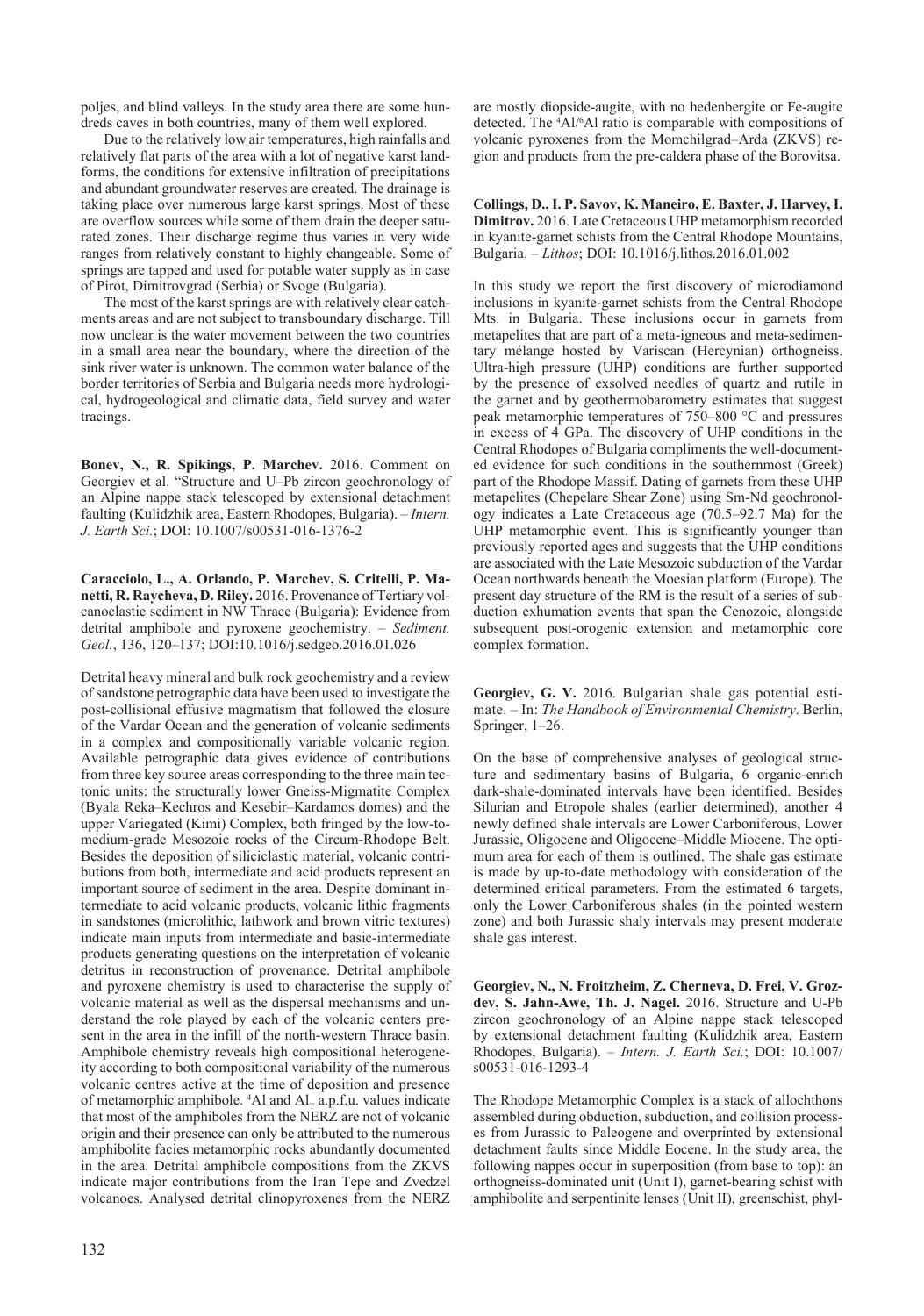lite, and calcschist with reported Jurassic microfossils (Unit III), and muscovite-rich orthogneiss (Unit IV). U-Pb dating of zircons from a K-feldspar augengneiss (Unit I) yielded a protolith age of ca. 300 Ma. Garnet-bearing metasediment from Unit II yielded an age spectrum with distinct populations between 310 and 250 Ma (detrital), ca. 150 Ma, and ca. 69 Ma (the last two of high-grade metamorphic origin). An orthogneiss from Unit IV yielded a wide spectrum of ages. The youngest population gives a concordia age of 581±5 Ma, interpreted as the age of the granitic protolith. Unit I represents the Lower Allochthon (Byala Reka–Kechros Dome), Unit II the Upper Allochthon (Krumovitsa–Kimi Unit), Unit III the Uppermost Allochthon (Circum-Rhodope Belt), and Unit IV a still higher, far-travelled unit of unknown provenance. Telescoping of the entire Rhodope nappe stack to a thickness of only a few 100 m is due to Late Eocene north directed extensional shearing along the newly defined Kulidzhik Detachment which is part of a major detachment system along the northern border of the Rhodopes. Older top-to-the south mylonites in Unit I indicate that Tertiary extension evolved from asymmetric (top-to-thesouth) to symmetric (top-to-the-south and top-to-the-north), bivergent unroofing.

**Georgiev, N., N. Froitzheim, Z. Cherneva, D. Frei, V. Grozdev, S. Jahn-Awe, Th. J. Nagel.** 2016. Reply to: Bonev, N., Spikings, R. and Marchev, P. (2016) Comment on Georgiev et al. "Structure and U-Pb zircon geochronology of an Alpine nappe stack telescoped by extensional detachment faulting (Kulidzhik area, Eastern Rhodopes, Bulgaria)". – *Intern. J. Earth Sci.*; DOI: 10.1007/s00531-016-1378-0

**Grabowski, J., I. Lakova, S. Petrova, K. Stoykova, D. K. Ivanova, P. Wojcik-Tabol, K. Sobieri, P. Schnabl.** 2016. Paleomagnetism and integrated stratigraphy of the Upper Berriasian hemipelagic succession in the Barlya section Western Balkan, Bulgaria: Implications for lithogenic input and paleoredox variations. – *Palaeogeogr.*, *Palaeoclimat.*, *Palaeoecol*., *461*, 156–177; DOI: 10.1016/j.palaeo.2016.08.018

A continuous Late Berriasian sedimentary and stratigraphic record is here presented from a hemipelagic succession from the Western Balkan (Barlya section, Bulgaria). The section, 39 m thick, was stratigraphically calibrated using a variety of methods: biostratigraphy (calpionellids, calcareous nannofossils and calcareous dinocysts), magnetostratigraphy and carbon isotope stratigraphy. Additionally, hemostratigraphy and rock magnetic stratigraphy were applied in order to identify major paleoenvironmental changes: lithogenic input and paleoredox variations. Polarity zones from M17r to M14r were identified from the uppermost Lower Berriasian up to the Berriasian/Valanginian boundary (Elliptica to Darderi calpionellid subzones and NK-1 to NK-3 nannofossil zones). Late Berriasian calcareous dinocyst zones of *Stomiosphaerina proxima*, *Stomiosphaera wanneri* and *Colomisphaera conferta* were correlated with magnetostratigraphy for the first time. A carbon isotope profile correlates very well with the  $\delta^{13}$ C records from SE France and the Western Atlantic, documenting some well-resolved minima and maxima in a generally decreasing trend. Magnetic susceptibility (MS) reveals a very good positive correlation with lithogenic elements (e.g., Al, Ti, Zr, Th and others) and is regarded as a reliable proxy of detrital input. Influx of fine grained terrigenous material increases in the Upper Berriasian up to the Berriasian/Valanginian boundary. A prominent MS increase takes place in the lowermost part of polarity zone M16n (close to the Simplex/Oblonga subzonal boundary). The MS event can be traced in the Central Carpathian, Apennine and SE France

sections, exactly in the same stratigraphic position. It is coeval with an important climatic turnover in Western Tethys; however, it might have been strengthened by a general regression and regional tectonic events in the Carpatho–Balkan area. Two oxygen deficient intervals were documented: the first in the Lower Berriasian (M17r to M16r); the second one in the uppermost Upper Berriasian up to the boundary with Valanginian (M15r to M14r). Both intervals correlate with an elevated sea-level in the Western Tethys.

**Güngör, Y., S. Y. Şahin, N. Aysal, I. Peytcheva.** 2016. Preliminary results of geochronological and geochemical investigations of the Kula metagranitoids in Strandja Massif, NW Pontides, Turkey. – In: *7th Geochemistry Sympossium*. Antalya, vol. 1, p. 201.

Istranca (Strandja) Massif, extend into and continued Bulgaria from West Pontides until Late Precambrian–Early Cambrian from a different set up to the Late Cretaceous magmatic activity including polymetamorphic massifs. Istranca Massif, northwestern part of Istanbul (near çatalca) tectonically separated from Istanbul Paleozoic sequence, in southern part covered with the Thrace basin sediments. In this study, it will present geochemical and geochronological prior data of Kula metagranitoid that lenghten in both of sides of Turkish-Bulgarian boundary. Medium-coarse grained, mylonitic-blastomylonitic textured Kula metagranitoid is pluton a granodioritic. It locally includes quartz and feldspars' rich vein rocks. Mineralogical composition of pluton composed of quartz (20–25%), albitized plagioclase (45–50%), ortoclase (10–20%) and mica (muscovite and biotite) minerals and secondary minerals chlorite and epidote. It's affected dense tectonism and alteration. Kula metagranitoids has classified as the I-type, metaluminous-peraluminous granite. According to  $K<sub>2</sub>O$  content of this metagranitoid presents calc-alkaline character. The samples of this metagranitoid plotted volcanic arc and post-collision granite areas in tectonic discrimination diagram. In magmatic zoning zircon grains belonging to Kula meatagranitoid are found 310.1±2.0 Ma (Carboniferous–Pennsylvanian) concordia age. 206Pb/238U ages are between 288±12 Ma and 322±8 Ma, whereas inherited core age is 370±12 Ma. Zircon Th/U rate is 0.03–1.97 (average 0.46) and intensely 0.15–0.72 values. In the zircon classification according to Th/U rate, a metamorphic zircon taken place rim-core 307±25 Ma age and Th/U rate 0.03, four zircon grains plotted in transition zone area and have Th/U rate 0.15–0.17, all of rest of the zircon grains plotted magmatic zircon area. Kula metagranite, according to the regional geological and geochemical characteristics, Istranca Massif, Rhodope and Serbo-Macedonian Massif widely observed in the Carboniferous period, can be considered a product of the active Variscan magmatism. Carboniferous metagranitoid observed in western part of Istranca Massif was similar to the younger metagranitoid in eastern part of massif (Tepecik cataclastic metagranitoid, 249–254 Ma). All of these metagranitoids are evaluated to revealed by subduction of the northern branch of Paleo-Tethys Ocean. In addition, these are products of the longlived (Ordovician to Triassic) Variscan magmatic arc that represented different magmatic phasesand they may have been concluded.

**Haque, U., Ph. Blum, P. F. da Silva, P. Andersen, J. Pilz, S. R. Chalov, J.-Ph. Malet, M. Jemec Auflič, N. Andres, E. Poyiadji, P. C. Lamas, W. Zhang, I. Peshevski, H. G. Pétursson, T. Kurt, N. Dobrev et al.** 2016. *Landslides.* Berlin, Heidelberg, Springer-Verlag; DOI: 10.1007/s10346-016- 0689-3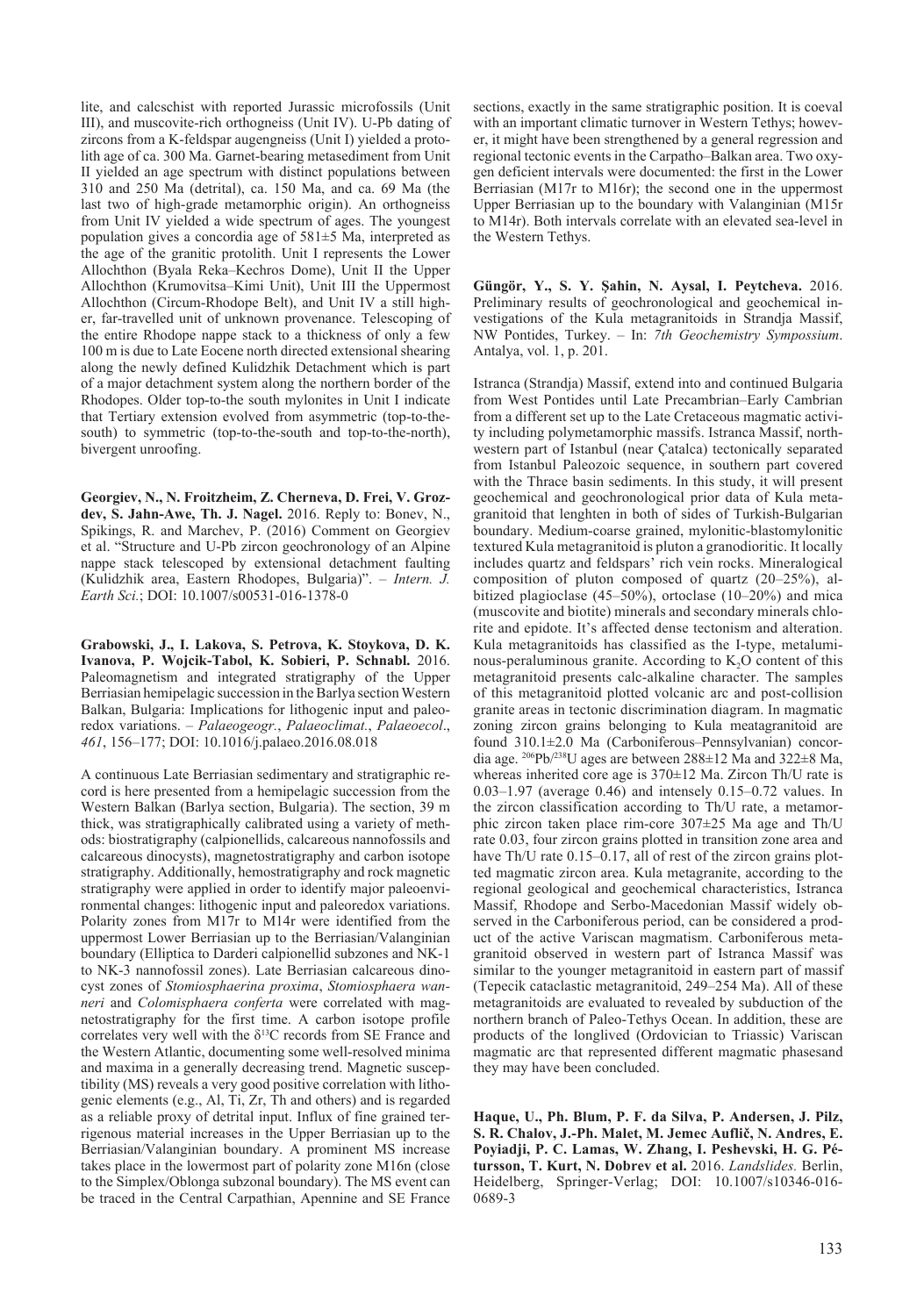Landslides are a major hazard causing human and large economic losses worldwide. However, the quantification of fatalities and casualties is highly underestimated and incomplete, thus, the estimation of landslide risk is rather ambitious. Hence, a spatio-temporal distribution of deadly landslides is presented for 27 European countries over the last 20 years (1995–2014). Catastrophic landslides are widely distributed throughout Europe, however, with a great concentration in mountainous areas. In the studied period, a total of 1370 deaths and 784 injuries were reported resulting from 476 landslides. Turkey showed the highest fatalities with 335. An increasing trend of fatal landslides is observed, with a pronounced number of fatalities in the latest period from 2008 to 2014. The latter are mostly triggered by natural extreme events such as storms (i.e., heavy rainfall), earthquakes, and floods and only minor by human activities, such as mining and excavation works. Average economic loss per year in Europe is approximately 4.7 billion Euros. This study serves as baseline information for further risk mapping by integrating deadly landslide locations, local land use data, and will therefore help countries to protect human lives and property.

**Karastanev, D.** 2016. Site selection approach to geological disposal of high-level waste in Bulgaria (Chapter 3). – In: *International Approaches for Nuclear Waste Disposal in Geological Formations: Report on Fifth Worldwide Review*. Lawrence Berkeley National Laboratory, California, USA, LBNL-1006984 (in press).

Since the 4th Worldwide Review in 2006, the State Enterprise Radioactive Waste (SE RAW) has carried out a comprehensive preliminary analysis of geological conditions in Bulgaria with the purpose of selecting a potential site suitable for the construction of a deep geological disposal facility for highlevel nuclear waste (HLW). The developed methodological framework included a step-by-step analysis and evaluation of the Bulgarian territory for selecting potential host rocks and a further detailed survey to study options to house HLW disposal in the deep geological environment. On the basis of multi-criteria comparative analysis, 5 potential sites with respective host rocks have been selected for further consideration. In 4 of these sites the potential host rock is Lower Cretaceous clayey marl, in one – Miocene clay. The present report summarizes the results of the preliminary site selection. First, the methodology applied for the selection of potential sites and their respective host rocks is described. Then, а short overview of the 5 candidate sites is given. We conclude that according to the preliminary analysis, there is potential for development of a deep geological HLW repository in Bulgaria.

**Kostov, R. I.** 2016. Symmetry of form and weight: standardization of gold and mineral artifacts from the Varna Chalcolithic necropolis (5th millennium BC). – In: Darvas, G. (Ed.). *Symmetry Festival 2016.* Vienna, 176–179.

The Varna Chalcolithic necropolis (middle of the 5th millennium BC) has become synonymous with gold, and the amount of gold finds is regarded as the "oldest gold of mankind". The finds in the necropolis demonstrate clearly that standardized forms of different gold implements and mineral artifacts were used. A Chalcolithic weight unit, called van  $(\sim 0.4 \text{ g} = 2 \text{ carats})$ is introduced and a possible prehistoric weight unit system is discussed, based on Fibonacci sequence numbers and/or common multiples. Other metrological studies include a possible length unit called vul (~0.7 cm). Measurements of angles and proportions can also be considered. Attention is paid to the

so-called "anthropomorphic" gold ring-shaped artifacts. The Balkans in prehistoric times are declared as a cradle of gemstone, gemmological, goldsmith and metalwork activities, all corresponding to the forgotten knowledge of a protourban civilization. The standardization and miniaturization of gold and other mineral artifacts underlines the application of an early metrological system.

**Kostova, I., Sh. Dai, J. C. Hower.** 2016. Mineralogy, geochemistry and mercury content characterization of fly ashes from the Maritza 3 and Varna thermoelectric power plants, Bulgaria. – *Fuel*, *186*, 674–684; DOI: 10.1016/j.fuel.2016.09.015

The goal of the present study is to characterize the mineralogy and geochemistry of the bulk fly ashes (FA) and some separated fly ash fractions sampled from each row of electrostatic precipitators (ESP) of two Bulgarian thermoelectric power plants (TPP), namely Maritza 3 and Varna, and to reveal the influence of the mineral matter and chemical composition on the FAs mercury capture behavior. A separation procedure was conducted on 3 selected fly ash samples as follows: (1) FAs from the Maritza 3 1st-row ESP; (2) FAs from the Maritza 3 3rd-row ESP; and (3) FA from the Varna 5th-row ESP. Following the sequential separation procedure, 5 fractions were obtained from each bulk FA sample including water leach ate of FA, waterwashed FA (FAW), char concentrate (FAC), magnetic fraction (FAM), and FA residue (FAR). Phase-mineralogical composition, the concentration of 30 trace elements, and Hg content of bulk FA samples and separated FA fractions were determined. The data obtained reveal that the phase-mineral composition of the char-rich fly ash fractions isolated from the FAs of the Maritza 3 1st-row ESP consists mainly of char and quartz with lesser contents of anhydrite and hematite; while the FAC fraction derived from the FAs of the 3rd-row ESP in Maritza 3 is highly enriched in char and anhydrite with insignificant amounts of magnetite-hematite and quartz. The results indicate that there is a synergetic effect between char and Ca sulphate, and anhydrite could play a significant role in the Hg capture in the fly ashes from Maritza 3. In contrast to the FAC fraction from Maritza 3, the FAC fraction isolated from the FAs of the Varna 5th-row ESP contains almost pure char with insignificant amount of magnetite and quartz. Mercury capture in the FA from the Varna 5th-row ESP is strongly dependent on the bituminous-derived FA char and the mineral matter does not have significant influence on the Hg capture behaviour. It was established that very high enrichment of trace elements in the studied FAs does not occur, excluding the concentrations of Cd, Mo, As, Mn, and Ag in Maritza 3 FAs, and the contents of Be, Cd, Cs, Rb, Se, and Ag in Varna FAs. The high capture behaviour of Hg by char and sulphates in the Maritza 3 3rd-row ESP is accompanied by simultaneous capture behaviour of hazardous and volatile elements such as Cd, Mo, and As, and probably others when compared with FAs from the 1st-row ESP in the same TPP. This observation indicates that the capture mechanism of such elements tend to be similar to that of Hg.

**Kydonakis, K., J.-P. Brun, D. Sokoutis, F. Gueydan.** 2016. Kinematics of Cretaceous subduction and exhumation in the western Rhodope (Chalkidiki block). – *Tectonophys.*; DOI: 10.1016/j.tecto.2015.09.034

In the Chalkidiki Peninsula of Northern Greece a thrust complex made of a basement (Vertiskos Unit), a cover (Circum-Rhodope belt) and arc/back-arc units (Chortiatis Magmatic Suite and eastern Vardar Ophiolites) is exposed in the Chalkidiki Peninsula of Northern Greece. The complex forms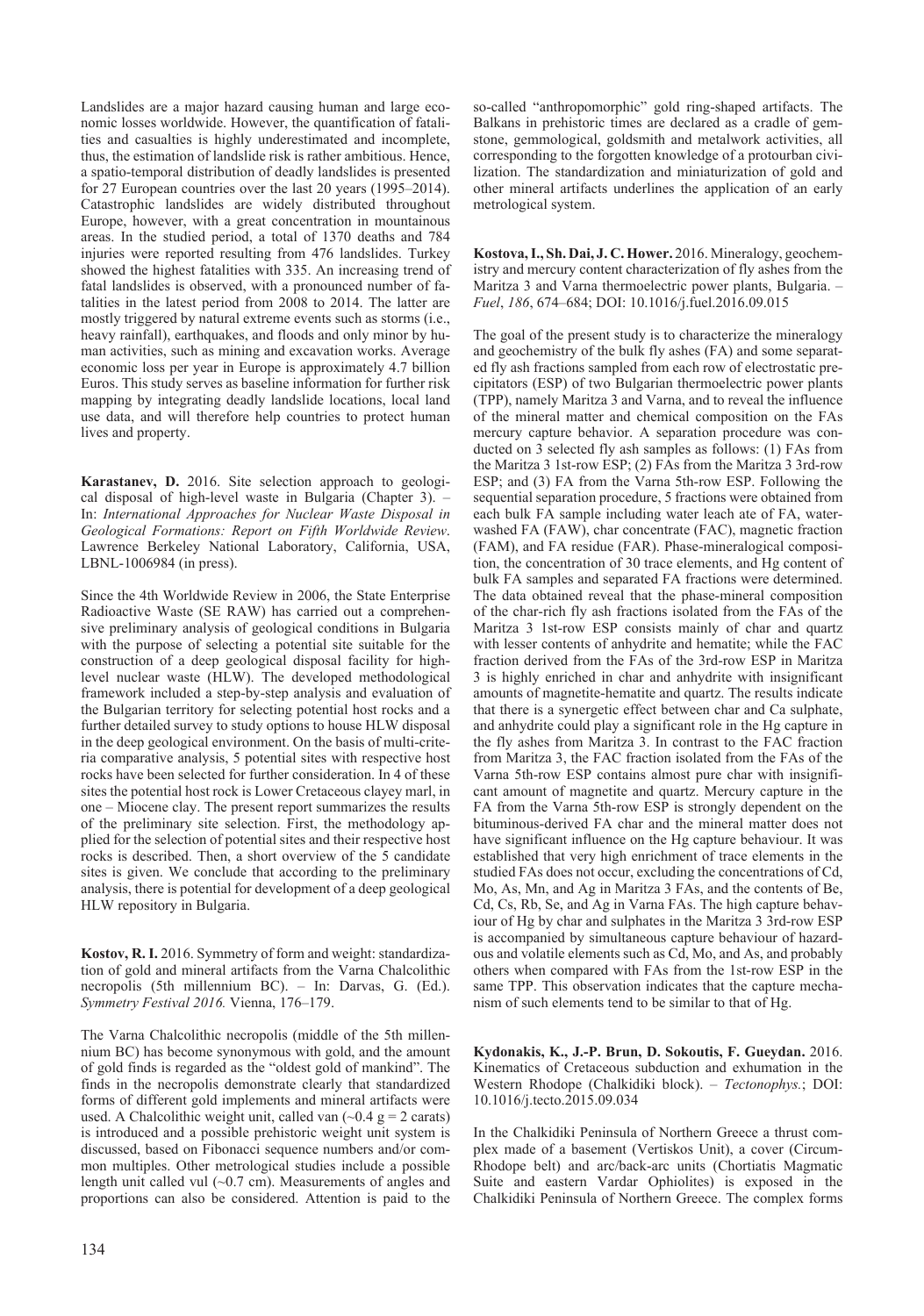the western part of the Rhodope Metamorphic Province and lies on the hanging-wall of the Kerdylion Detachment, the structure responsible for the exhumation of the Southern Rhodope Core Complex and the most prominent and visible ductile structure related to the Tertiary Aegean extension. The Chalkidiki thrust complex arguably preserves a complete record of Cretaceous deformation and related fabrics. In this contribution we describe the geometry of foliation, stretching lineation and shear sense(s) on a regional scale. The regional foliation strikes NW-SE and displays different patterns in the 3 studied units: (i) dominantly dipping at low angle in the Vertiskos Unit, (ii) affected by upright folding in the Circum-Rhodope belt and (iii) systematically steeply dipping to the NE in the Chortiatis Magmatic Suite. Stretching lineation trend dominantly SW-NE in the three mentioned units. On the basis of new mapping, neglecting local perturbations and deformation related to Tertiary extension, we infer the regional kinematics of Cretaceous syn-metamorphic thrusting and subsequent exhumation of the metamorphic units. Thrusting took place toward the SW (in present-day coordination) and the related fabrics are recorded throughout the metamorphic pile. On the contrary, exhumationrelated fabrics are related to shear toward the NE and are preferentially recorded in the uppermost part of the metamorphic pile suggesting that extension was more localised and of less finite intensity compared to thrusting.

**Kydonakis, K., J.-P. Brun, M. Poujol, P. Monié, E. Chatzitheodoridis.** 2016. Inferences on the Mesozoic evolution of the North Aegean from the isotopic record of the Chalkidiki block. – *Tectonophys.*, *682*, 65–84; DOI: 10.1016/j.tecto.2016. 06.006

The Chalkidiki block is a major domain in the North Aegean that, contrary to other domains in the region, largely escaped thermal perturbations during Tertiary extension. As a result, the Chalkidiki block is an ideal candidate to glean information related to the timing of Mesozoic thermal events using appropriate geochronological techniques. We have undertaken a laser ablation inductively coupled plasma mass spectrometry (LA-ICP-MS) study (U-Th-Pb on monazites and U-Pb on zircons) coupled with <sup>40</sup>Ar/<sup>39</sup>Ar dating on nine samples from various structural levels within the thrust system of the Chalkidiki block. The eastern, and structurally lower part of the system revealed a complete isotopic reset of Carboniferous–Early Triassic monazites coeval with partial monazite destruction, REE-mobilisation and formation of apatite-allanite-epidote coronas at ~132 Ma, a reaction that is commonly observed in amphibolite-facies rocks. These coronas formed after crystallisation of garnet (i.e., at  $T > 580$  °C) and, in all probability, either close to the peak-temperature conditions  $(\sim 620 \degree C)$  on a prograde path or during retrogression between the peak-temperature and the low-temperature boundary of the amphibolite facies. Cooling of these rocks and arrival at mid-crustal levels occurred at 95–100 Ma. By contrast, the western, and structurally uppermost part of the system went through the same event by 120–125 Ma. Further structural considerations with respect to medium-temperature geochronology data imply that syn-metamorphic thrusting must have ceased by early Late Cretaceous. We emphasize that, with the sole exception of the Chalkidiki block, no pre-45 Ma medium-temperature geochronology data are preserved in other North Aegean domains, a feature that is clearly related to the extension-induced thermal perturbation of the region during the Tertiary.

**Maravelis, A. G., D. Boutelier, O. Catuneanu, K. St. Seymour, A. Zelilidis.** 2016. A review of tectonics and sedimentation in a forearc setting: Hellenic Thrace Basin, North Aegean Sea and Northern Greece. – *Tectonophys*., *674,* 1–19.

Exposure of the forearc region of the North Aegean Sea, Greece, offers insight into evolving convergent margins. The sedimentary fill of the Thrace Basin during the Late Eocene to Oligocene time provides a record of subduction-driven processes, such as growth of magmatic arcs and construction of accretionary complexes. This large sediment repository received sediment from two sources. The southern (outboard) basin margin reflects the active influence of the exhumed accretionary prism (e.g. Pindic Cordillera or Biga peninsula), while the northern (inboard) margin records the effect of the magmatic arc in the Rhodope region. The forearc basin sedimentary fills shoal upward into shallow-marine strata but are dominated mainly by deep-marine facies. The depositional trend and stacking pattern are dominated by progradational patterns. This trend, which is observed in both basin margins, is related to tectonic deformation rather than sea-level fluctuations. Additional evidence for this tectonic uplift comes from the backstripping analysis. The accretionary complex provided material into the forearc basin. This material was transported northeast and formed a sand-rich turbidity system that evolved upslope into shallow-marine deposits. Stratigraphic data indicate that this turbidity system exhibits a successive landward (inboard) migration of the depocenter. Provenance data utilizing sandstone petrography, conglomerate clast composition, and bulk-rock geochemistry suggest that this system reflects an increased influx of mafic material into the basin. Volcanic arc-derived material was transported south and east and accumulated in deep-marine settings. Both stratigraphic and provenance data indicate a seaward (outboard) migration of the basin depocenter and a significant increase in felsic detritus into the forearc.

**Natal'in, B., G. Sunal, E. Gün, B. Wang, Y. Zhiqing.** 2016. Precambrian to Early Cretaceous rocks of the Strandja Massif (Northwestern Turkey): evolution of a long lasting magmatic arc. – *Canadian J. Earth Sci.*, 53 (11); DOI: 10.1139/cjes-2016- 0026

The Strandja Massif, Northwestern Turkey, forms a link between the Balkan Zone of Bulgaria, which is correlated with the Variscan orogen in Europe, and the Pontides, where Cimmerian structures are prominent. Five fault-bounded tectonic units form the massif structure:

(1) The Kırklareli Unit consists of the Paleozoic basement intruded by the Carboniferous to Triassic Kırklareli metagranites. It is unconformably overlain by Permian and Triassic metasediments.

(2) The Vize Unit that is made of Neoproterozoic metasediments, which are intruded by Cambrian metagranites, and overlain by the pre-Ordovician molasse. Unconformably laying the Ordovician quartzites pass upward into quartz schists and then to alternating marble and chert of, possibly, latest Devonian age. Rocks of the Vize Unit are intruded by the Late Carboniferous metagranites. The Vize Unit may be correlated with the passive continental margin of the Istanbul Zone.

(3) The Mahya accretionary complex and (4) the paired Yavuzdere magmatic arc were formed in the Carboniferous.

(5) Nappes consisting of the Jurassic dolomites and marbles thrust to the north in Late Jurassic–Early Cretaceous time. They occupy the highest structural position on all above-mentioned tectonic units. Tectonic subdivision of the Strandja Massif is supported by new 18 ages of magmatic and detrital zircons. The long duration of subduction-related magmatism in the region and its continuity in the Triassic contradicts with the widely accepted ideas about the dominance of the passive continen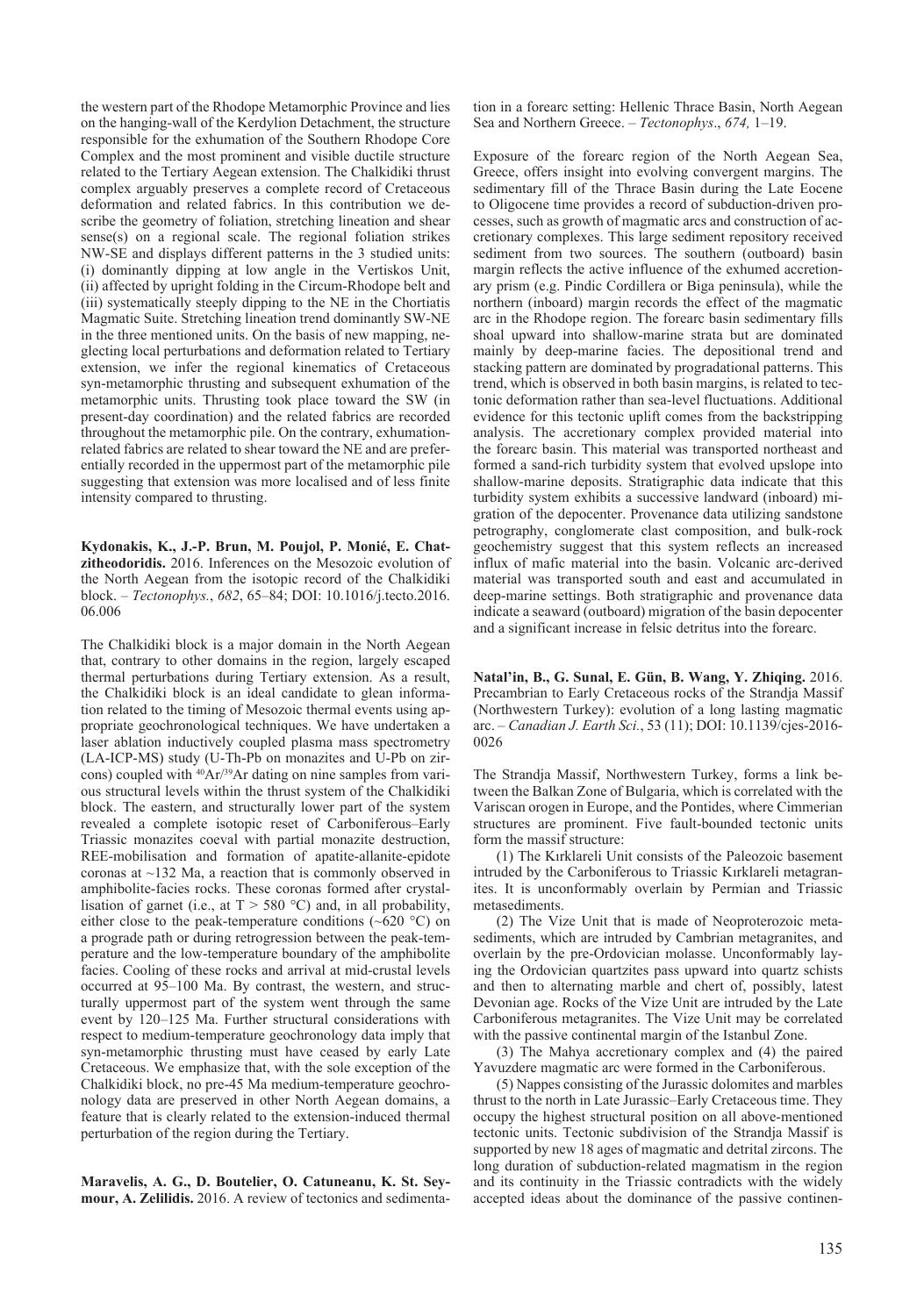tal margin settings in the tectonic evolution of the Strandja Massif. The massif is interpreted as a fragment of the longlived, Cambrian to Triassic Silk Road magmatic arc. At least since the Late Paleozoic this arc evolved on the northern side of Paleo-Tethys.

**Nikova, I., V. Tsolova, B. E. Hristov, A. Zdravkov, K. Rouskov.** 2016. Geochemical pattern of soils in Bobovdol valley, Bulgaria. Assessment of Cd and Co contents. – *Eurasian J. Soil Sci*., *5* (3), 172–181; DOI: 10.18393/ejss.2016.3.172-181

The chemical composition of soils spread in the Bobovdol valley was studied in order to reveal the natural and anthropogenic patterns of Cd and Co spatial distribution. A sampling procedure based on the irregular grid of points and validated analytical methods were used in the field and laboratory studies. It is found that Cd content varies from  $0.21$  to  $0.90$  mg kg<sup>-1</sup> in studied soils and the average value of  $0.55$  mg kg<sup>-1</sup> coincides with concentration demarcating soil pollution  $(0.5 \text{ mg kg}^{-1})$ . Co content ranges from 2.22 to  $15.76$  mg kg<sup>-1</sup> and in 70% of sampled points exceeds the natural background content of 7.8 mg kg–1 found in local rocks. Still, Cd enrichment of studied soils is more significant than Co's with coefficient of Clarke concentration of 3.67. Hence, the secondary deposition of studied elements as a result of the Bobov dol Thermal power plant air emissions is verified by results obtained. The spatial distribution of Cd and Co is featured with an altitudinal gradient in deposition and a trend of quantitative depletion in the south of plant. Soil organic matter and pH have no influence on the content and spatial distribution of studied elements. Elements Fe affinity governs their geochemical linkage in soils although Co occurs allied with Al and Ti.

**Petrík, I., M. Janák, N. Froitzheim, N. Georgiev, K. Yoshida, V. Sasinková, P. Konečný, S. Milovská.** 2016. Triassic to Early Jurassic (c. 200 Ma) UHP metamorphism in the Central Rhodopes: Evidence from U-Pb-Th dating of monazite in diamond-bearing gneiss from Chepelare (Bulgaria). – *J. Metamorph. Geol*., *34* (3); DOI: 10.1111/jmg.12181

Evidence for ultrahigh-pressure metamorphism (UHPM) in the Rhodope Metamorphic Complex comes from occurrence of diamond in pelitic gneisses, variably overprinted by granulite facies metamorphism, known from several areas of the Rhodopes. However, tectonic setting and timing of UHPM are not interpreted unanimously. Linking age to metamorphic stage is a prerequisite for reconstruction of these processes. Here we use monazite in diamond-bearing gneiss from Chepelare (Bulgaria) to date the diamond-forming UHPM event in the Central Rhodopes. The diamond-bearing gneiss comes from a strongly deformed, lithologically heterogeneous zone (Chepelare Mélange) sandwiched between two migmatized orthogneiss units, known as Arda-I and Arda-II. Diamond, identified by Raman micro-spectroscopy, shows the characteristic band mostly centred between 1332 and 1330 cm<sup>-1</sup>. The microdiamond occurs as single grains or polyphase diamond+carbonate inclusions, rarely with CO<sub>2</sub>. Thermodynamic modelling shows that garnet was stable at UHP conditions of 3.5–4.6 GPa and 700–800 °C, in the stability field of diamond, and was re-equilibrated at granulite facies/partial melting conditions of 0.8–1.2 GPa and 750–800 °C. The texture of monazite shows older central parts and extensive younger domains which formed due to metasomatic replacement in solid residue and/or overgrowth in melt domains. The monazite core compositions, with distinctly lower Y, Th and U contents, suggest its formation in equilibrium with garnet. The U-Th-Pb dating of monazite using electron microprobe analysis yielded a c. 200 Ma age for the older cores with low Th, Y, U and high La/Nd ratio, and a c. 160 Ma age for the dominant younger monazite enriched in Th, Y, U and HREE. The older age of around 200 Ma is interpreted as the timing of UHPM whereas the younger age of around 160 Ma as granulite facies/partial melting overprint. Our results suggest that UHPM occurred in Late Triassic to Early Jurassic time, in the framework of collision and subduction of continental crust after the closure of Palaeotethys.

**Popova, M., R. I. Kostov.** 2016. Gold and "silver-like" (graphite) glittering decoration: symmetry patterns on Chalcolithic (5th mill. BC) pottery from Eastern Bulgaria. – In: Darvas, G. (Ed.). *Symmetry Festival 2016*. Vienna, 180–183.

Symmetry patterns attributed to some of the G20 (rosettes) or G21 (friezes) symmetry groups are described on both gold and "silver-like" (graphite) decorated pottery from the Chalcolithic (middle-end of the 5th millennium BC) Varna I Chalcolithic necropolis (Varna culture) and from sites of the Kodžadermen-Gumelniţa-Karanovo VI culture in Eastern Bulgaria.

**Stübner, K., K. Drost, R. Schoenberg, M. Böhme, J. Starke, T. A. Ehlers.** 2016. Asynchronous timing of extension and basin formation in the South Rhodope core complex, SW Bulgaria, and northern Greece. – *Tectonics*, *35*; DOI: 10.1002/2015TC004044

Upper crustal extensional structures range from steep normal faults to shallow-dipping detachments. The relationship between extension and formation of synkinematic hanging wall basins including their relative timing is not well understood. The South Rhodope core complex, Southern Balkans, has experienced extension for >40 Ma leading to a number of extensional structures and Cenozoic sedimentary basins. We present new bedrock and basin detrital zircon and apatite (U-Th-Sm)/He ages from the Pirin and Rila Mountains and the Sandanski basin. Results identify 3 episodes of Cenozoic extension in SW Bulgaria accommodated by (1) the Eocene/ Oligocene Mesta detachment; (2) the Early to Middle Miocene Gorno Spanchevo fault (circa 18–15 Ma), which is the northern prolongation of the Strymon low-angle detachment; and (3) the Late Miocene West Pirin fault  $(\leq 10 \text{ Ma})$ . Detachment faulting on the Strymon fault accommodated tens of kilometers of ENE-WSW extension and created ~1500 m topographic relief, but because the resulting hillslopes were gentle  $(\leq 10^{\circ})$ , extension did not lead to enhanced footwall erosion or formation of a hanging wall basin. In contrast, the West Pirin normal fault resulted in mostly vertical motion of its footwall causing steep topography, rapid erosion, and formation of the synrift Sandanski basin. Digital topographic analysis of river channel profiles identifies the latest episodes of deformation including westward tilting of the Sandanski and Strymon basins and Quaternary N-S extension. This study demonstrates that basin formation in the South Rhodope core complex is related to normal faulting postdating the main pisode of crustal stretching by detachment faulting.

**Tchoumatchenco, P., M. Durand-Delga, J. Ricour, M. Wiazemsky**. 2016. Geologists of Russian origin in the francophone countries. – *Boletin Geologico y Minero*, *127* (2/3), 689–716.

Many ethnic Russian geologists have lived and worked in francophone countries. We describe in this paper the life and career